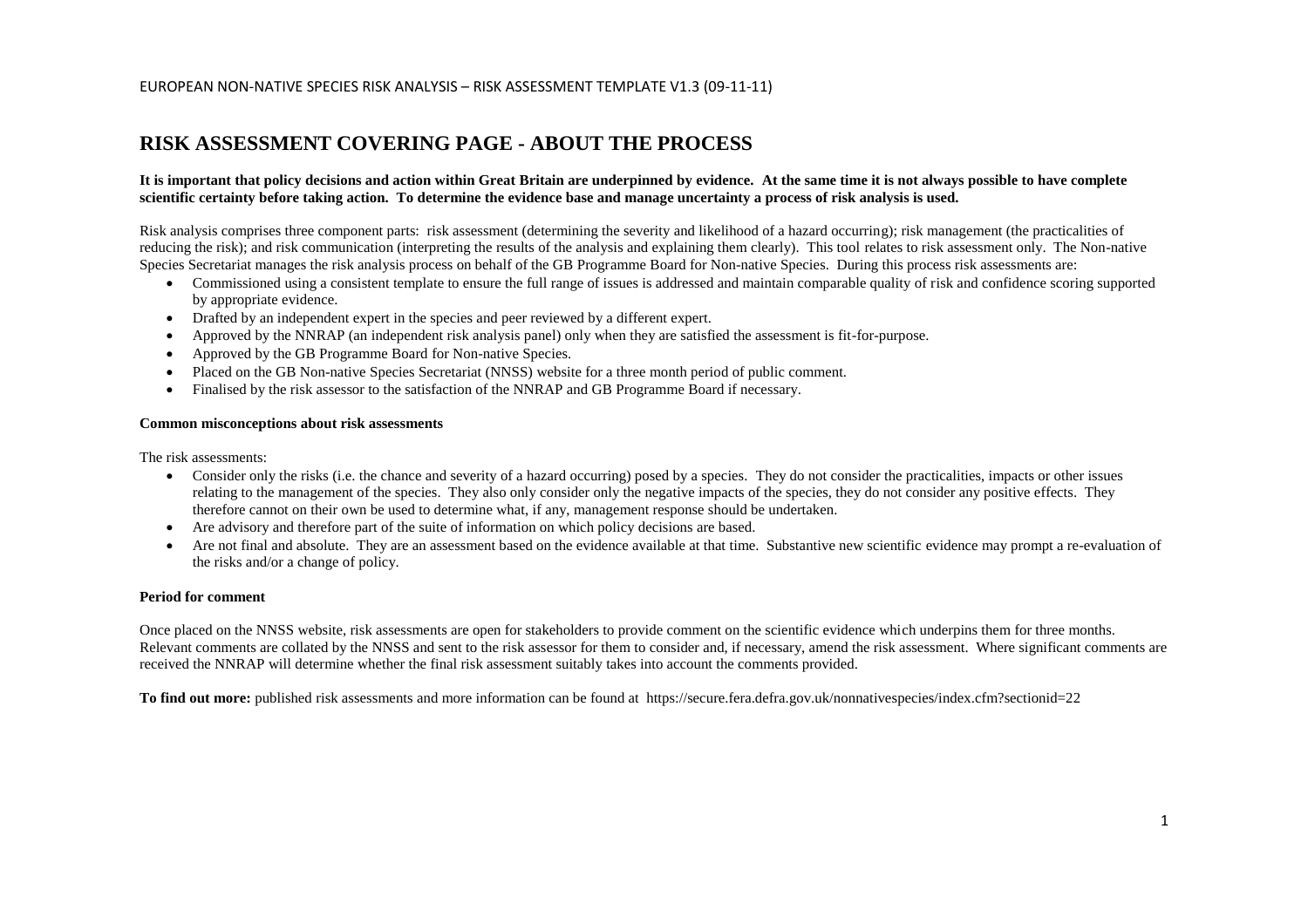## **GB NON-NATIVE ORGANISM RISK ASSESSMENT SCHEME**

**Name of organism:** *Callosciurus erythraeus*  **Author: Maria Vittoria Mazzamuto, Lucas Wauters, Adriano Martinoli, Sandro Bertolino Risk Assessment Area: European Union (28 Countries)**

**Draft: 05/12/2014**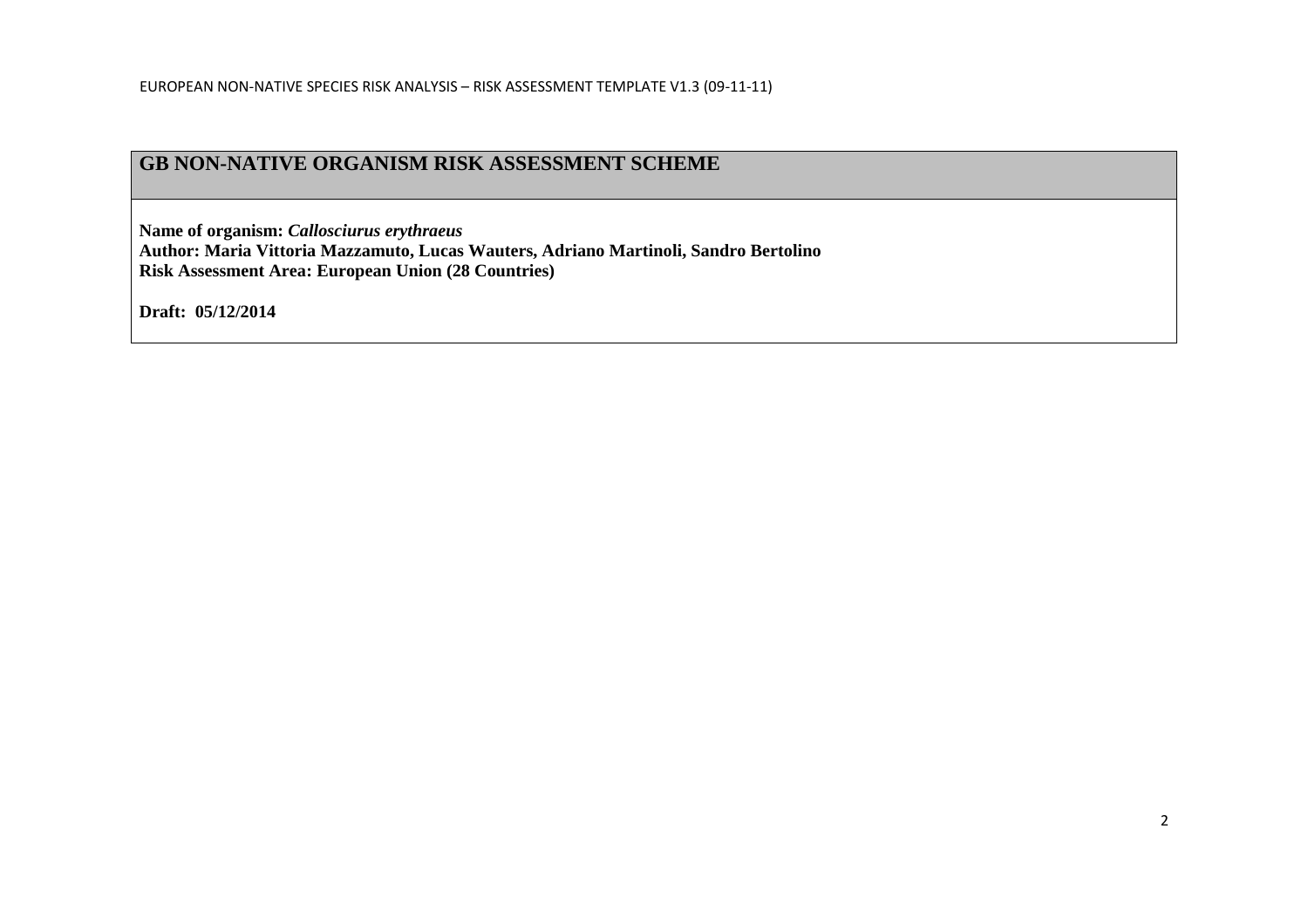| <b>EU CHAPPEAU</b>                                                                                                                                                     |                                                                                                                                                                                                                                                                                                                                                                                                     |
|------------------------------------------------------------------------------------------------------------------------------------------------------------------------|-----------------------------------------------------------------------------------------------------------------------------------------------------------------------------------------------------------------------------------------------------------------------------------------------------------------------------------------------------------------------------------------------------|
| <b>QUESTION</b>                                                                                                                                                        | <b>RESPONSE</b>                                                                                                                                                                                                                                                                                                                                                                                     |
| 1. In how many EU member states has this species been recorded? List<br>them.                                                                                          | France, The Netherlands, Belgium, Italy                                                                                                                                                                                                                                                                                                                                                             |
| 2. In how many EU member states has this species currently<br>established populations? List them.                                                                      | France, The Netherlands, Belgium, Italy                                                                                                                                                                                                                                                                                                                                                             |
| 3. In how many EU member states has this species shown signs of<br>invasiveness? List them.                                                                            | France, The Netherlands, Belgium, Italy                                                                                                                                                                                                                                                                                                                                                             |
| 4. In which EU Biogeographic areas could this species establish?                                                                                                       | Continental area, probably Mediterranean area                                                                                                                                                                                                                                                                                                                                                       |
| 5. In how many EU Member States could this species establish in the<br>future [given current climate] (including those where it is already<br>established)? List them. | The species is established in Italy, France, Belgium, The Netherland. It probably<br>also adapt to climatic condition present in Austria, Croatia, Czech Republic,<br>Germany, Hungary, Luxembourg, Malta, Poland, Romania, Slovakia, Slovenia,<br>Spain,.                                                                                                                                          |
| 6. In how many EU member states could this species become invasive<br>in the future [given current climate] (where it is not already<br>established)?                  | The species could become invasive in most of Europe, if established, mainly for the<br>possibility to reduce population size or even replace the native red squirrel that is the<br>only native tree squirrel present in Europe. The confidence of this prediction is<br>higher in parts of Europe where mixed broadleaves forests are dominant and lower<br>for areas where conifers are dominant. |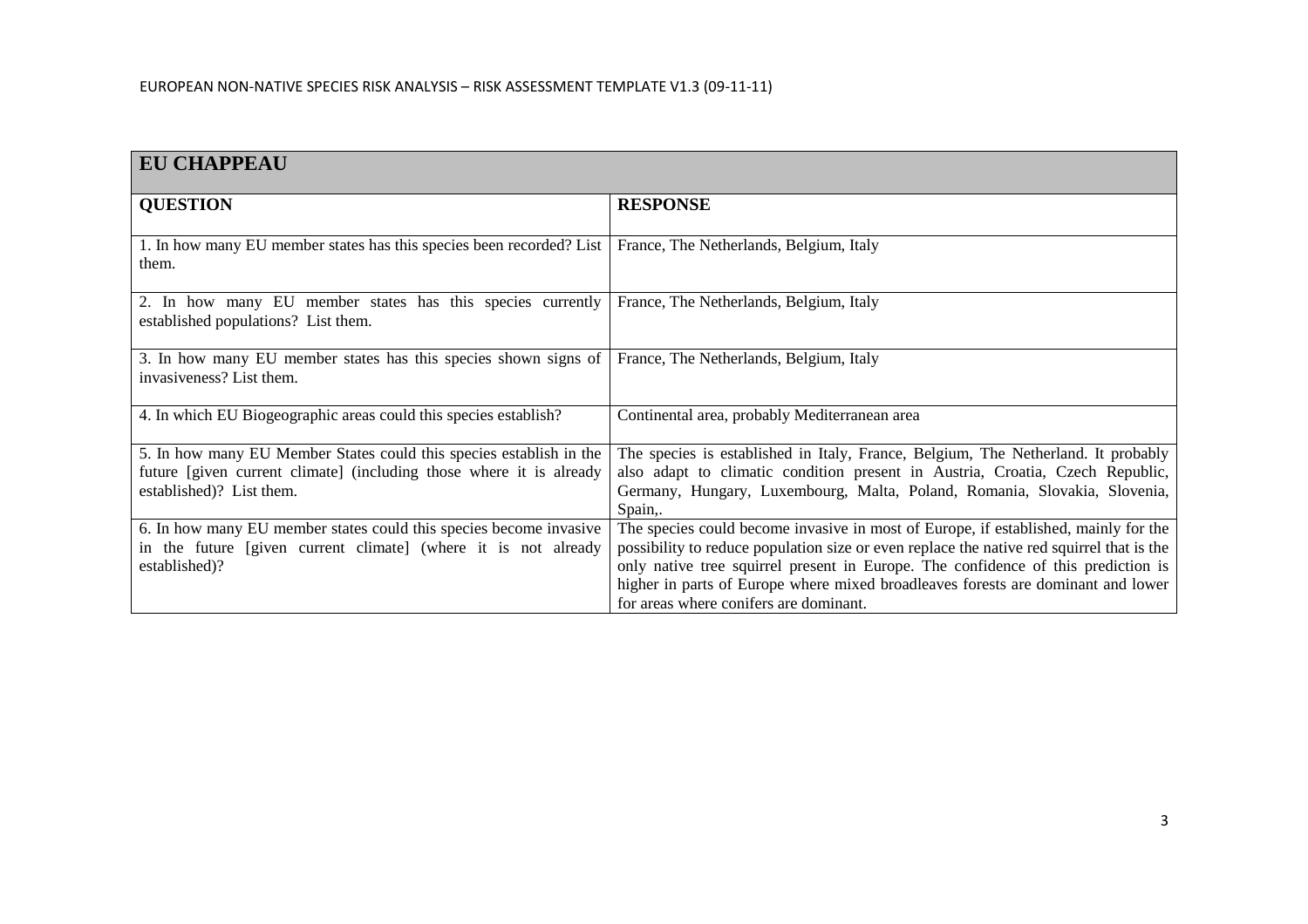| <b>SECTION A – Organism Information and Screening</b>                                                                                                |                                                                                                                                                                                                                           |                                                                                                                                                                                                                                                                                                                                                                                                                                                                                                                             |  |
|------------------------------------------------------------------------------------------------------------------------------------------------------|---------------------------------------------------------------------------------------------------------------------------------------------------------------------------------------------------------------------------|-----------------------------------------------------------------------------------------------------------------------------------------------------------------------------------------------------------------------------------------------------------------------------------------------------------------------------------------------------------------------------------------------------------------------------------------------------------------------------------------------------------------------------|--|
| <b>Stage 1. Organism Information</b>                                                                                                                 | <b>RESPONSE</b>                                                                                                                                                                                                           | <b>COMMENT</b>                                                                                                                                                                                                                                                                                                                                                                                                                                                                                                              |  |
|                                                                                                                                                      | [chose one entry, delete all others]                                                                                                                                                                                      |                                                                                                                                                                                                                                                                                                                                                                                                                                                                                                                             |  |
| 1. Identify the organism. Is it clearly a single<br>taxonomic entity and can it be adequately<br>distinguished from other entities of the same rank? | Callosciurus erythraeus Pallas, 1779.<br>EN: Pallas's squirrel (red-bellied tree squirrel);<br>FR: ecureuil à ventre rouge (ecureuil de Pallas,<br>ecureuil de Formose); IT: scoiattolo di Pallas; DE:<br>Pallas-hörnchen | Yes, this species can be adequately distinguished<br>from other entities of the same rank                                                                                                                                                                                                                                                                                                                                                                                                                                   |  |
| 2. If not a single taxonomic entity, can it be<br>redefined? (if necessary use the response box to<br>re-define the organism and carry on)           | <b>NA</b>                                                                                                                                                                                                                 |                                                                                                                                                                                                                                                                                                                                                                                                                                                                                                                             |  |
| 3. Does a relevant earlier risk assessment exist?<br>(give details of any previous risk assessment)                                                  | N <sub>o</sub>                                                                                                                                                                                                            | A Risk Assessment has been conducted in<br>Belgium and The Netherlands and the result was<br>that the species has high potential of establishment<br>and dispersal in those countries.                                                                                                                                                                                                                                                                                                                                      |  |
| 4. If there is an earlier risk assessment is it still<br>entirely valid, or only partly valid?                                                       | N <sub>0</sub>                                                                                                                                                                                                            | They only consider single countries.                                                                                                                                                                                                                                                                                                                                                                                                                                                                                        |  |
| 5. Where is the organism native?                                                                                                                     |                                                                                                                                                                                                                           | South East Asia                                                                                                                                                                                                                                                                                                                                                                                                                                                                                                             |  |
| 6. What is the global distribution of the organism<br>(excluding Europe)?                                                                            |                                                                                                                                                                                                                           | The species is native to the north-eastern part of<br>South Asia: it is widely distributed in central and<br>southern China (Smith & Xie 2008), and mainland<br>Southeast Asia (Duckworth et al. 2008a). The<br>countries concerned are: Bangladesh, north-eastern<br>India (Molur et al. 2005), Myanmar, northern<br>Thailand, Laos, southern and northern Vietnam,<br>eastern Cambodia, Peninsular Malaysia and<br>Taiwan (Moore & Tate 1965, Wilson & Reeder<br>2005, Duckworth et al. 2008a, Bertolino & Lurz<br>2013). |  |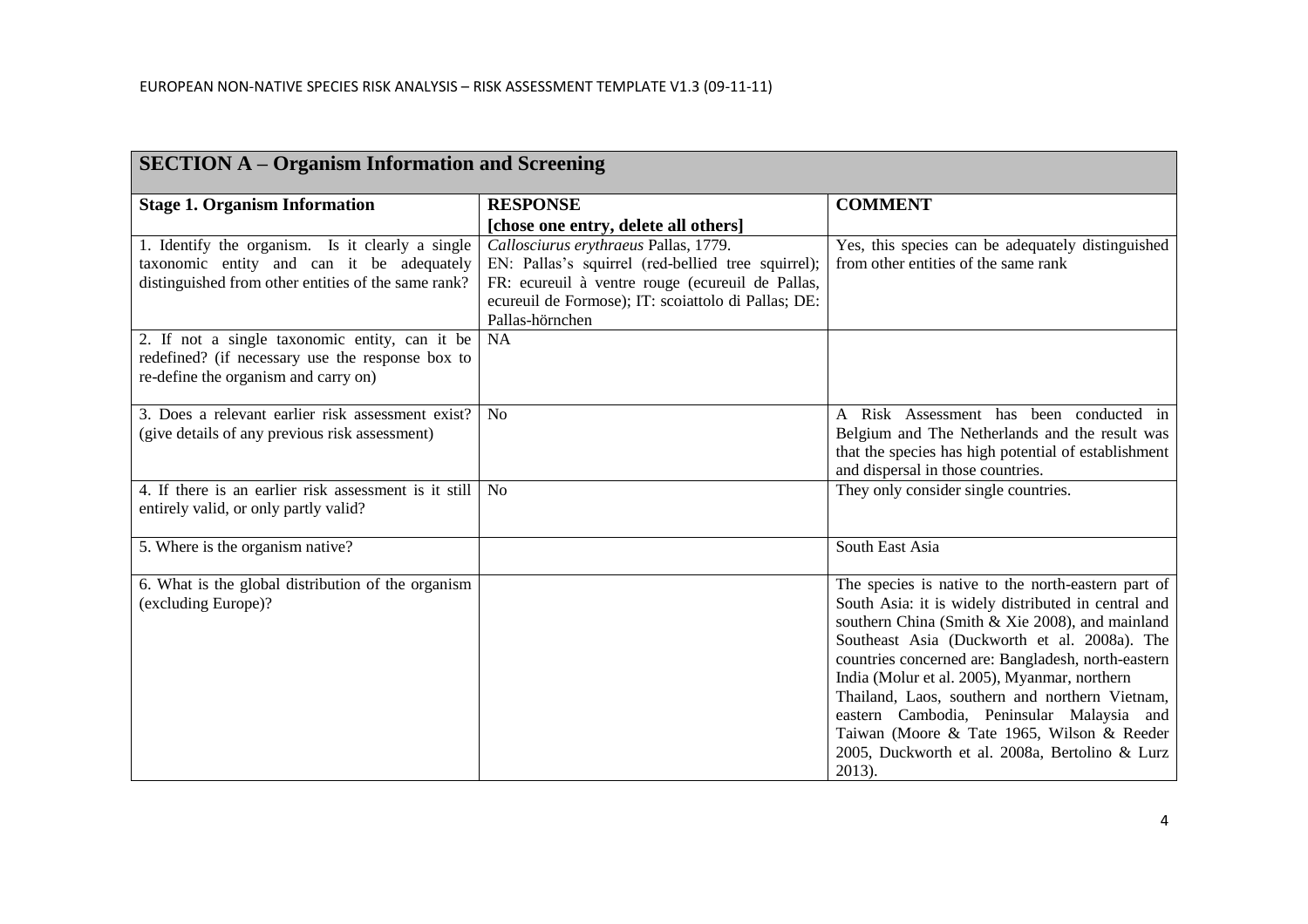|                                                  |     | Pallas's squirrels have been introduced to five                                                      |
|--------------------------------------------------|-----|------------------------------------------------------------------------------------------------------|
|                                                  |     | localities of Argentina (Guichón et al. 2005,<br>Benitez et al. 2010, Bertolino & Lurz 2013) and in  |
|                                                  |     | at least 13 areas in Japan (1 area eradicated) (Abe                                                  |
|                                                  |     | et al. 2005, Ikeda et al. 2011), and to Hong Kong                                                    |
|                                                  |     | (2 known populations) (Ho 1994, Chung & Corlett                                                      |
|                                                  |     | 2006).                                                                                               |
| 7. What is the distribution of the organism in   |     | Southern France (Gurnell & Wauters 1998; Duff &                                                      |
| Europe?                                          |     | Lawson 2004; Chapuis et al. 2011), a small area in                                                   |
|                                                  |     | south-east of The Netherlands close to Belgium                                                       |
|                                                  |     | border (Dijkstra et al. 2009) and north of Italy                                                     |
|                                                  |     | (Bertolino $\&$ Lurz 2013). In Belgium one of the                                                    |
|                                                  |     | two populations of the species has been eradicated                                                   |
|                                                  |     | (Stuyck et al. 2009) while a limited number of<br>animals occur near Bree-Bocholt close to Dutch     |
|                                                  |     | border and near the Dutch population (Schockert                                                      |
|                                                  |     | 2012).                                                                                               |
| 8. Is the organism known to be invasive (i.e. to | Yes | The most evident damage caused by Pallas's                                                           |
| threaten organisms, habitats or ecosystems)      |     | squirrels is bark stripping, especially where and                                                    |
| anywhere in the world?                           |     | when food availability is weak (Guo et al. 2011): it                                                 |
|                                                  |     | can be really important as reported in France                                                        |
|                                                  |     | (Jouanin 1986), Argentina (Guichón & Doncaster,                                                      |
|                                                  |     | 2008) and Japan (Tamura & Ohara 2005). Bark                                                          |
|                                                  |     | stripping increases the risk of fungal infections and                                                |
|                                                  |     | invertebrate damage, which can reduce timber                                                         |
|                                                  |     | yield (Mayle 2010). Another impact of C.                                                             |
|                                                  |     | erythraeus may be linked to the use of leaves,                                                       |
|                                                  |     | branches and bark to build its nests.                                                                |
|                                                  |     | Some potential problems of predation on native                                                       |
|                                                  |     | fauna have been mentioned in Argentina and Japan<br>where predation on eggs was observed (Pereira et |
|                                                  |     | al. 2003; Guichón et al. 2005, 2009; Azuma 1998)                                                     |
|                                                  |     | but further studies are required. Unpublished data                                                   |
|                                                  |     | from North Italy suggest that interspecific                                                          |
|                                                  |     | competition with the native red squirrel occurs                                                      |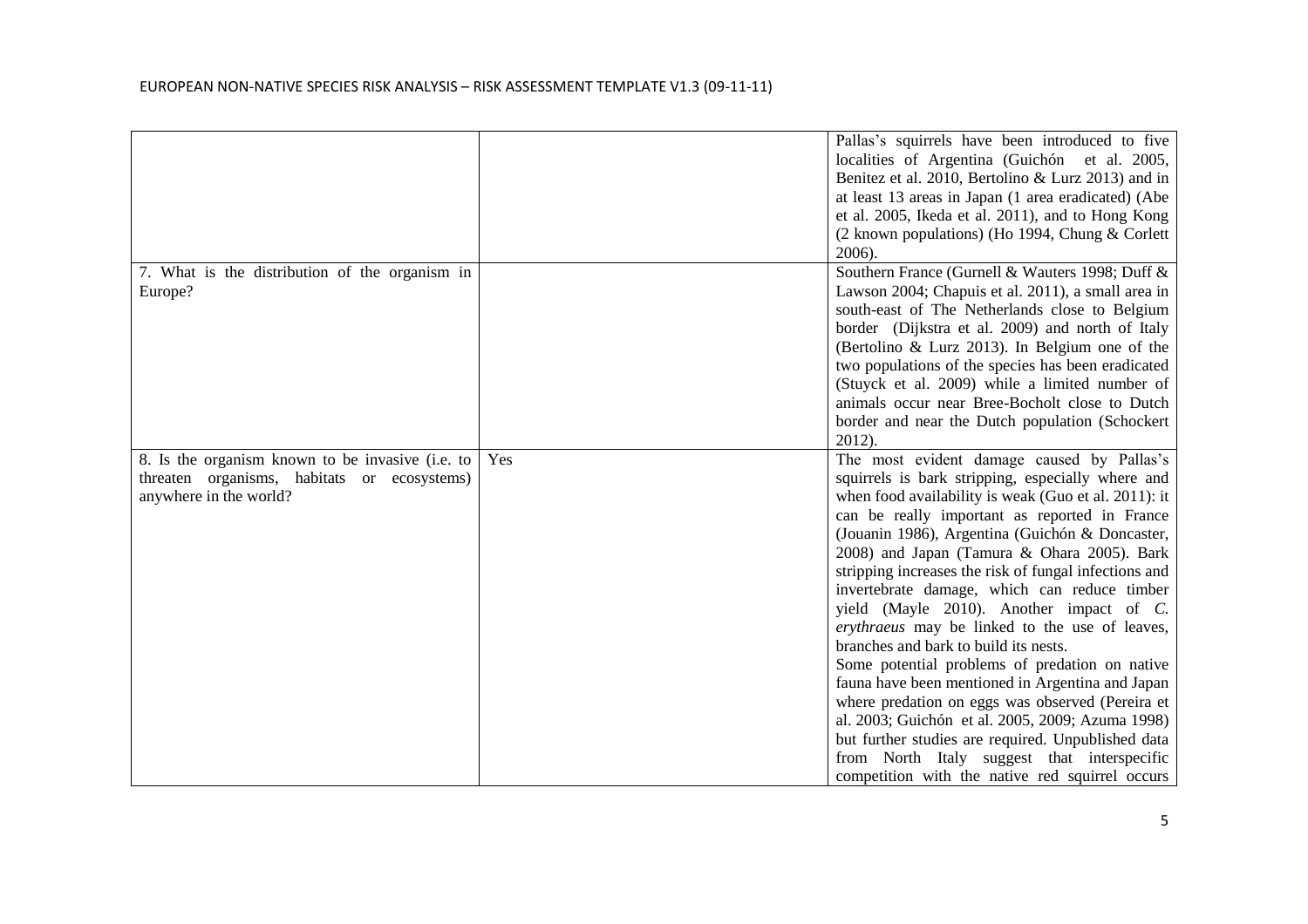|                                                                                                                                               |                                                           | resulting in reduced density or even disappearance                                                                                                                                                                                                                                                                                                                                                                                                                                                                                                                                                                                                                                                                                                                                                                                                                                                                                                                                                                                                                                                                                                                                                  |
|-----------------------------------------------------------------------------------------------------------------------------------------------|-----------------------------------------------------------|-----------------------------------------------------------------------------------------------------------------------------------------------------------------------------------------------------------------------------------------------------------------------------------------------------------------------------------------------------------------------------------------------------------------------------------------------------------------------------------------------------------------------------------------------------------------------------------------------------------------------------------------------------------------------------------------------------------------------------------------------------------------------------------------------------------------------------------------------------------------------------------------------------------------------------------------------------------------------------------------------------------------------------------------------------------------------------------------------------------------------------------------------------------------------------------------------------|
|                                                                                                                                               |                                                           | of the native species (Mazzamuto unpubl. data)                                                                                                                                                                                                                                                                                                                                                                                                                                                                                                                                                                                                                                                                                                                                                                                                                                                                                                                                                                                                                                                                                                                                                      |
| 9. Describe any known socio-economic benefits of                                                                                              | None known                                                |                                                                                                                                                                                                                                                                                                                                                                                                                                                                                                                                                                                                                                                                                                                                                                                                                                                                                                                                                                                                                                                                                                                                                                                                     |
| the organism in the risk assessment area.                                                                                                     |                                                           |                                                                                                                                                                                                                                                                                                                                                                                                                                                                                                                                                                                                                                                                                                                                                                                                                                                                                                                                                                                                                                                                                                                                                                                                     |
| <b>Stage 2. Screening Questions</b>                                                                                                           |                                                           |                                                                                                                                                                                                                                                                                                                                                                                                                                                                                                                                                                                                                                                                                                                                                                                                                                                                                                                                                                                                                                                                                                                                                                                                     |
| 10. Has this risk assessment been requested by the<br>Programme Board? (If uncertain check with the<br>Non-native Species Secretariat)        | <b>NA</b>                                                 |                                                                                                                                                                                                                                                                                                                                                                                                                                                                                                                                                                                                                                                                                                                                                                                                                                                                                                                                                                                                                                                                                                                                                                                                     |
| 11. What is the reason for performing the risk<br>assessment?                                                                                 | Identification of invasive alien species of EU<br>concern |                                                                                                                                                                                                                                                                                                                                                                                                                                                                                                                                                                                                                                                                                                                                                                                                                                                                                                                                                                                                                                                                                                                                                                                                     |
| 12. Does the organism have intrinsic attributes that<br>indicate that it could be invasive, i.e. threaten<br>species, habitats or ecosystems? |                                                           | highly<br>adaptive<br>squirrels<br>Tree<br>are<br>and<br>opportunistic species and viable populations could<br>establish from few founders. The likelihood ratio<br>for a couple of Callosciurus spp. (C. erythraeus and<br>C. finlaysonii the introduced species considered) to<br>successfully establish a viable population is 73%<br>and a likelihood ratio of 90% is achieved with >4<br>animals (Bertolino 2009).<br>The number of yearly litters is from 1 to 3 if the<br>mast production (food supply) is high, with an<br>average of 1.4 weaned offspring (Tamura et al.<br>1989; Dijkstra, com. pers.).<br>Few studies of dispersal distances are available for<br>this squirrel species, but it is usually considered<br>that the maximum dispersal distance is about 5 km<br>(Lin & Yo 1981, Guichón & Doncaster 2008).<br>The species lives in deciduous, mixed and<br>coniferous woodland habitats (Chapuis et al. 2011,<br>Dijkstra & Dekker 2008, Dijkstra et al. 2009)<br>feeding on tree seeds and a variety of other foods<br>flowers, buds, mushrooms,<br>(tree)<br>berries,<br>occasionally insects and bird eggs; they may<br>sometimes feed on cereals). The species is also |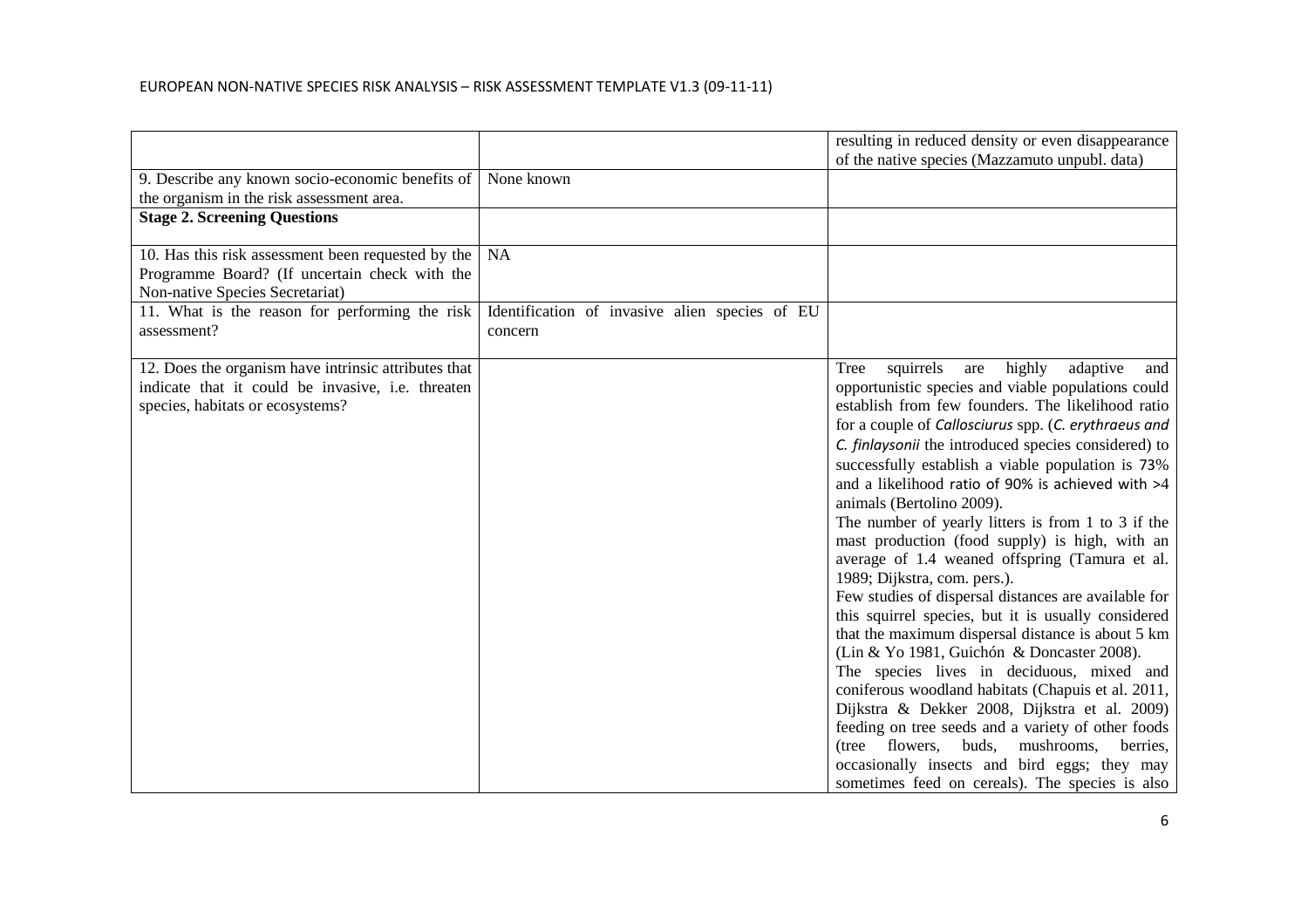|                                                                                                                                                                                                                                                                                               |                | found in suburban areas where it benefits from<br>supplemental feeding (Bertolino & Lurz 2013).                                                                                                                                                                                                                                                                   |
|-----------------------------------------------------------------------------------------------------------------------------------------------------------------------------------------------------------------------------------------------------------------------------------------------|----------------|-------------------------------------------------------------------------------------------------------------------------------------------------------------------------------------------------------------------------------------------------------------------------------------------------------------------------------------------------------------------|
| 13. Does the organism occur outside effective<br>containment in Europe?                                                                                                                                                                                                                       | Yes            |                                                                                                                                                                                                                                                                                                                                                                   |
| 14. Is the organism widely distributed in Europe?                                                                                                                                                                                                                                             | Yes            | Pallas's squirrel populations are present in France<br>(Chapuis & Menigaux 2010), The Netherlands<br>(Dijkstra 2010), Italy (Martinoli et al. 2010), and<br>Belgium (Schockert 2012).                                                                                                                                                                             |
| 15. Does at least one species (for herbivores,<br>predators and parasites) or suitable habitat vital for<br>the survival, development and multiplication of the<br>organism occur in Europe, in the open, in<br>protected conditions or both?                                                 | Yes            | The species is found in deciduous and mixed forest<br>and in urban parks (open); it is also present in<br>zoological gardens and as a pet in private houses<br>and parks (protected conditions).                                                                                                                                                                  |
| 16. Does the organism require another species for<br>critical stages in its life cycle such as growth (e.g.<br>root symbionts), reproduction (e.g. pollinators; egg<br>incubators), spread (e.g. seed dispersers) and<br>transmission, (e.g. vectors)?                                        | N <sub>o</sub> |                                                                                                                                                                                                                                                                                                                                                                   |
| 17. Is the other critical species identified in<br>question 12 (or a similar species that may provide<br>a similar function) present in Europe or likely to<br>be introduced? If in doubt, then a separate<br>assessment of the probability of introduction of<br>this species may be needed. | NA             |                                                                                                                                                                                                                                                                                                                                                                   |
| 18. Does the known geographical distribution of<br>include<br>organism<br>ecoclimatic<br>the<br>zones<br>comparable with those of EU or sufficiently<br>similar for the organism to survive and thrive?                                                                                       | Yes            | If they initially originate from tropical and<br>subtropical broadleaf forests, due to their<br>flexibility, they were also able to colonize warm<br>temperate environments (Setoguchi 1990; Sheng et<br>al. 1999) as well as subalpine broadleaf and<br>coniferous forests until 3000 m of altitude (Smith<br>$\&$ Xie 2008), but it seems they were not able to |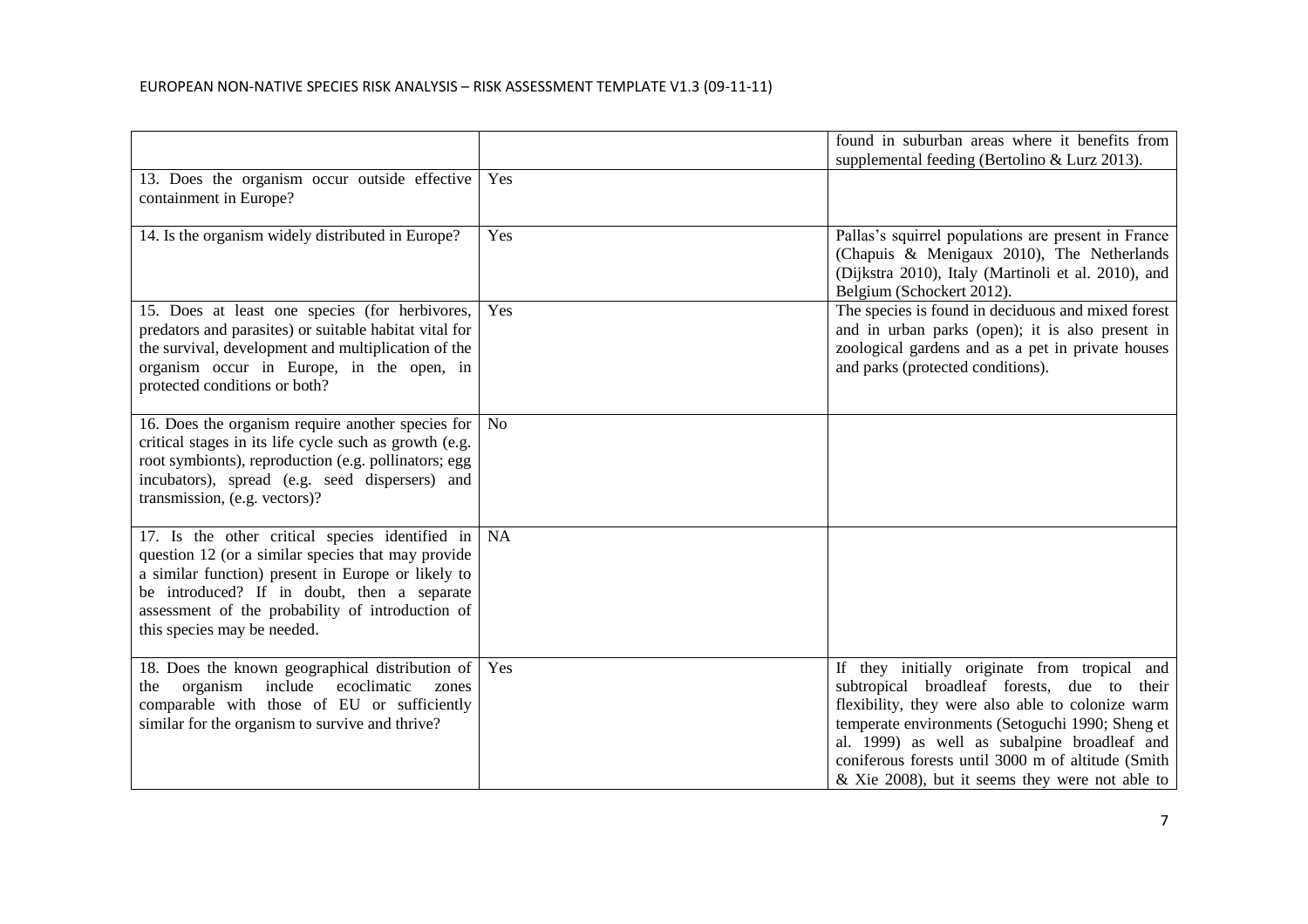|                                                                                                                                                                                            |     | colonize the northern deciduous forests with harsh<br>winter conditions (i.e. large snow precipitations<br>and a mean temperature of coldest months lower<br>than $-4^{\circ}$ C) (Setoguchi 1990, Bertolino 2009). Frost<br>sensitivity of the Pallas's squirrel is likely to<br>reduce its establishment capacity but the Dutch<br>climate fully matches with the species<br>requirements (Dijkstra & Dekker 2008).                                                              |
|--------------------------------------------------------------------------------------------------------------------------------------------------------------------------------------------|-----|------------------------------------------------------------------------------------------------------------------------------------------------------------------------------------------------------------------------------------------------------------------------------------------------------------------------------------------------------------------------------------------------------------------------------------------------------------------------------------|
| 19. Could the organism establish under protected<br>conditions (e.g. glasshouses, aquaculture facilities,<br>terraria, zoological gardens) in Europe?                                      | Yes | The species is present in zoological gardens and<br>private collections.                                                                                                                                                                                                                                                                                                                                                                                                           |
| 20. Has the organism entered and established<br>viable (reproducing) populations in new areas<br>outside its original range, either as a direct or<br>indirect result of man's activities? | Yes | The species has been introduced to many localities<br>of Japan (from years 1930s), Argentina (from<br>1970) and Hong Kong (1972) establishing viable<br>populations. In Europe, Pallas's squirrel was<br>introduced in Southern France at the end of the<br>1960s, while in The Netherlands (3 populations),<br>Italy (1 population) and Belgium (two populations,<br>one eradicated) the populations reported are quite<br>recent (from 1998 onwards) (Bertolino & Lurz<br>2013). |
| 21. Can the organism spread rapidly by natural<br>means or by human assistance?                                                                                                            | Yes | Good natural dispersal capacity (Lin & Yo 1981;<br>Guichón & Doncaster 2008). Humans can further<br>promote the spread of the species with<br>translocation from one area to another (Shorten<br>1954; Guichón et al. 2005; Martinoli et al. 2010).                                                                                                                                                                                                                                |
| 22. Could the organism as such, or acting as a<br>vector, cause economic, environmental or social<br>harm in Europe?                                                                       | Yes | In its native area C. erythraeus is considered as a<br>tropical crop pest (Hill 2008). It causes damages in<br>fruit trees and crop plantations, eating and spoiling<br>the fruits which are eaten as well as the green parts<br>of coveted plants and significant economic impacts<br>in the native range have been pointed out in many<br>publications (especially on conifer plantations; Lin<br>& Yo 1981; Kuo 1982; Tsui et al. 1982).                                        |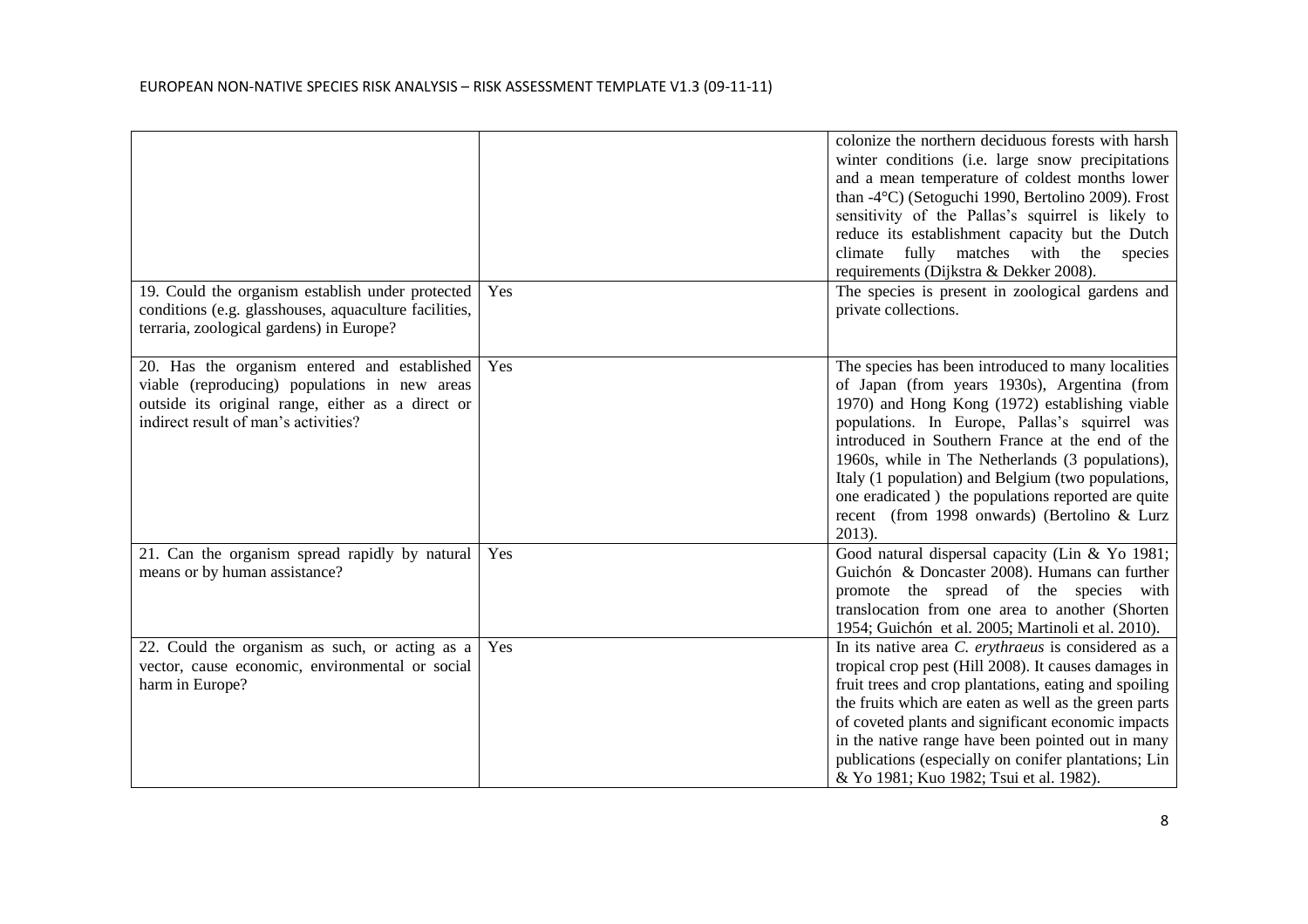|  | In the new recipient areas, the most evident         |
|--|------------------------------------------------------|
|  | damage caused by this species is also bark           |
|  | stripping (especially where and when food            |
|  | availability is weak, Guo et al. 2011) with          |
|  | substantial economic loss of profit in tree          |
|  | plantations (Jouanin 1992, Stuyck et al. 2009);      |
|  | damage can be really important as reported in        |
|  | France (Chapuis & Menigaux 2010), Argentina          |
|  | (Guichón et al. 2009) and Japan (Tamura & Ohara      |
|  | 2005). In Argentina the consumption of cereals in    |
|  | storage silos is also reported (Guichón et al. 2009, |
|  | Bertolino & Lurz 2013). However most of the data     |
|  | are qualitative and don't enable us to assess the    |
|  | quantitative losses caused by the Pallas's squirrel  |
|  | (Bertolino & Lurz 2013). Another impact of C.        |
|  | erythraeus may be linked to the use of leaves,       |
|  | branches and bark to build its nests.                |
|  | The species is also considered as a pest because of  |
|  | damages caused in gardens and plantations (bark      |
|  | stripping of trees and shrubs, fruit consumption     |
|  | especially in olive and citrus plantations and in    |
|  | orchards) and damages to infrastructures like        |
|  | telephonic cables, sprinkler systems, etc. In        |
|  | Argentina, such problems of deterioration of         |
|  | lighting, television and telephonic cables have also |
|  | been reported (Dijkstra et al. 2009; Guichón et al.  |
|  | 2005, 2009; Chapuis & Menigaux 2010). Thus,          |
|  | nowadays, in France part of the citizens call it     |
|  | "Korean rat" (Chapuis et al. 2011).                  |
|  | Competition with native species like the red         |
|  | squirrel (Sciurus vulgaris) is also considered a     |
|  | strong potential impact (Chapuis et al. 2011;        |
|  | Mazzamuto unpub. data) and transmission of           |
|  | pathogens could likely cause a risk but, currently,  |
|  | it is not documented enough.                         |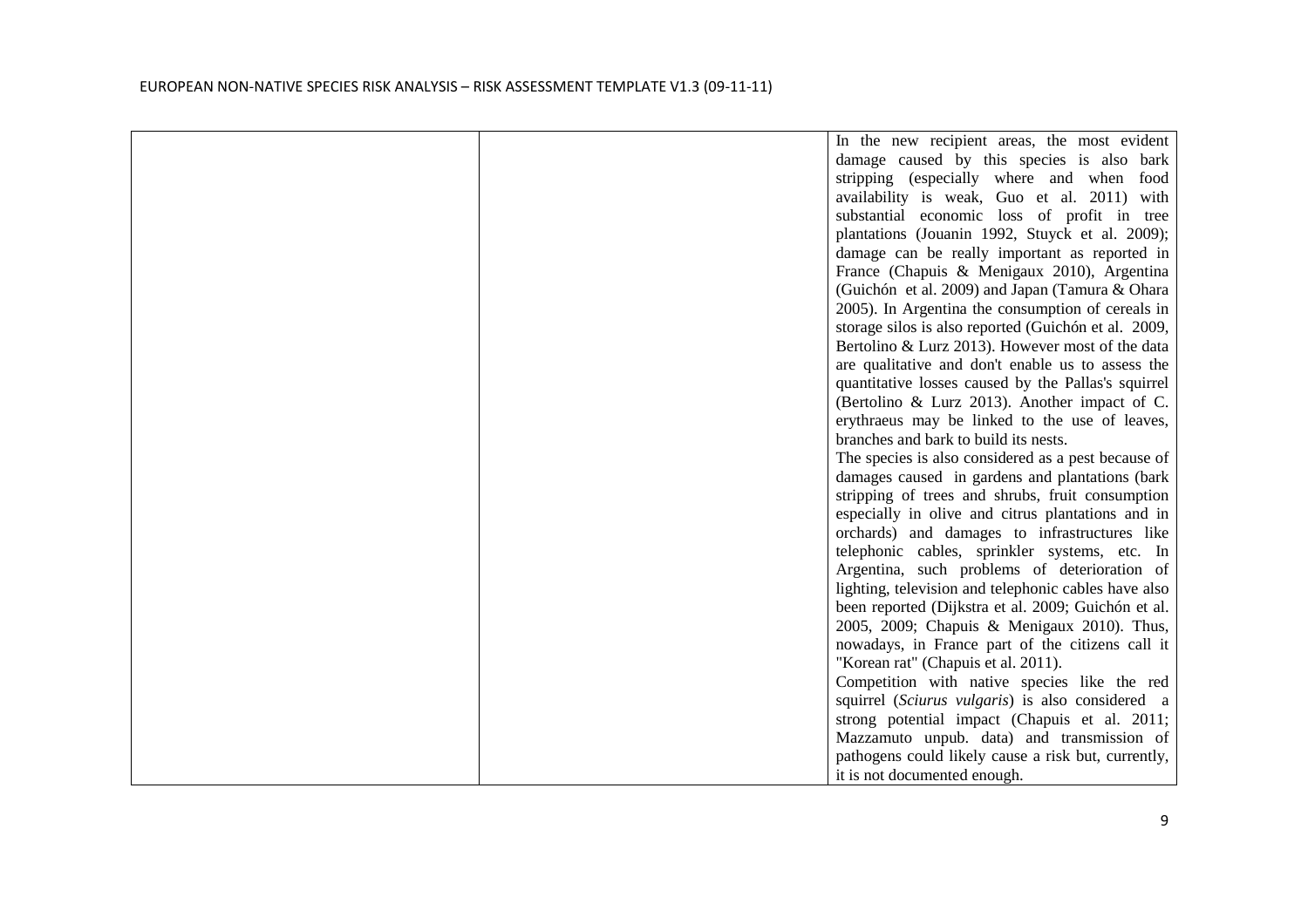## **SECTION B – Detailed assessment**

# **PROBABILITY OF ENTRY**

Important instructions:

- Entry is the introduction of an organism into Europe. Not to be confused with spread, the movement of an organism within Europe.
- For organisms which are already present in Europe, only complete the entry section for current active pathways of entry or if relevant potential future pathways. The entry section need not be completed for organisms which have entered in the past and have no current pathways of entry.

| <b>QUESTION</b>                                                                                                                                                                                                                                                                                  | <b>RESPONSE</b>                         | <b>CONFIDENCE</b>                       | <b>COMMENT</b>                                                                                                                                                                                                                                                                                                                                                                                                                                                                                                                         |
|--------------------------------------------------------------------------------------------------------------------------------------------------------------------------------------------------------------------------------------------------------------------------------------------------|-----------------------------------------|-----------------------------------------|----------------------------------------------------------------------------------------------------------------------------------------------------------------------------------------------------------------------------------------------------------------------------------------------------------------------------------------------------------------------------------------------------------------------------------------------------------------------------------------------------------------------------------------|
|                                                                                                                                                                                                                                                                                                  | [chose one entry,<br>delete all others] | [chose one entry,<br>delete all others] |                                                                                                                                                                                                                                                                                                                                                                                                                                                                                                                                        |
| 1.1. How many active pathways are relevant to the<br>potential entry of this organism?                                                                                                                                                                                                           | few                                     | very high                               | The species is already present in the Risk Assessment<br>area with viable and spreading populations in four<br>countries.                                                                                                                                                                                                                                                                                                                                                                                                              |
| (If there are no active pathways or potential future)<br>pathways respond N/A and move to the Establishment<br>section)                                                                                                                                                                          |                                         |                                         | The pathway for new introduction is escapes from pet<br>owners, deliberate release from pet owners, deliberate<br>introductions.                                                                                                                                                                                                                                                                                                                                                                                                       |
| 1.2. List relevant pathways through which the organism<br>could enter. Where possible give detail about the specific<br>origins and end points of the pathways.<br>For each pathway answer questions 1.3 to 1.10 (copy and<br>paste additional rows at the end of this section as<br>necessary). | [Pet-trade]                             |                                         | The primary pathway for entry involves their escape or<br>deliberate release from captivity. The origin of the<br>pathway is considered to be the keeping of the animals<br>in captivity but also deliberate introductions in parks<br>and woods. Likelihood of association is considered to<br>remain high as long as the species continues to be kept<br>in captivity and sold by pet shops (Bertolino 2009).<br>Natural populations could be the source of animals for<br>an illegal trade of the species (Signorile et al. 2014b). |
| Pathway name:                                                                                                                                                                                                                                                                                    | [Pet-trade]                             |                                         |                                                                                                                                                                                                                                                                                                                                                                                                                                                                                                                                        |
| 1.3. Is entry along this pathway intentional (e.g. the<br>organism is imported for trade) or accidental (the<br>organism is a contaminant of imported goods)?                                                                                                                                    | intentional                             | very high                               | The species is intentionally imported and traded in<br>many European countries (UNEP-WCMC 2010). The<br>animals may then be released or escape.                                                                                                                                                                                                                                                                                                                                                                                        |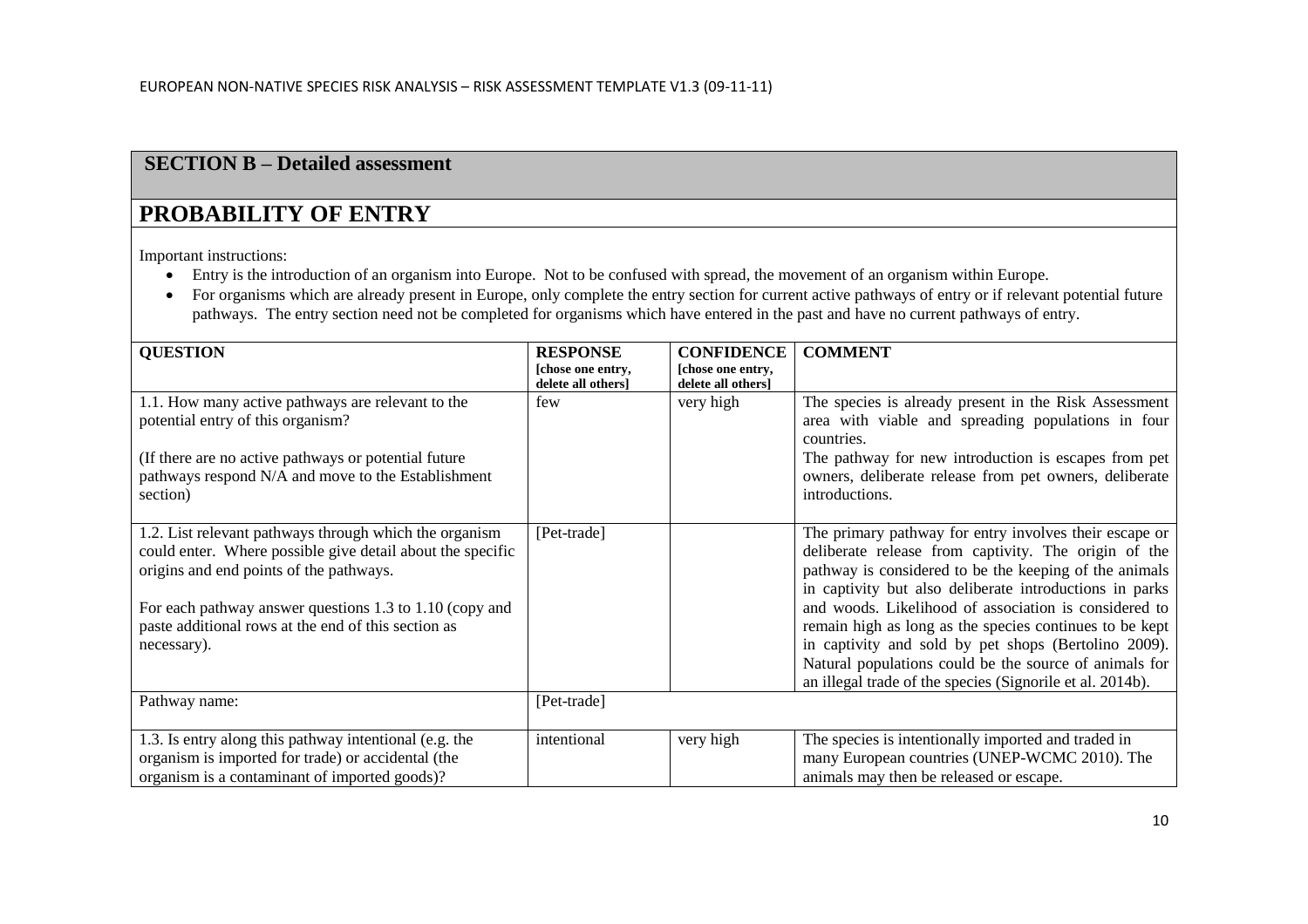| (If intentional, only answer questions 1.4, 1.9, 1.10, 1.11)                                                                                                                                                                                                         |                   |        |                                                                                                                                                                                                                                                                                                                                                                                                                                                                                                                                                                                                                                          |
|----------------------------------------------------------------------------------------------------------------------------------------------------------------------------------------------------------------------------------------------------------------------|-------------------|--------|------------------------------------------------------------------------------------------------------------------------------------------------------------------------------------------------------------------------------------------------------------------------------------------------------------------------------------------------------------------------------------------------------------------------------------------------------------------------------------------------------------------------------------------------------------------------------------------------------------------------------------------|
| 1.4. How likely is it that large numbers of the organism<br>will travel along this pathway from the point(s) of origin<br>over the course of one year?<br>Subnote: In your comment discuss how likely the<br>organism is to get onto the pathway in the first place. | moderately likely | medium | Trade statistics are not available. An internet survey<br>conducted in November 2010, in order to investigate<br>whether the species appears to be traded within the EU,<br>and whether there appears to be demand for this species<br>as a pet, found adverts for the sale of Pallas's squirrels<br>on Danish and Swedish websites; there were several<br>advertisements for people wanting 'squirrels' in<br>German and Swedish websites (UNEP-WCMC 2010).                                                                                                                                                                             |
| 1.9. How likely is the organism to be able to transfer from<br>the pathway to a suitable habitat or host?                                                                                                                                                            | very likely       | high   | Natural populations can establish from few founders<br>and grow quickly (Shorten 1954; Bertolino 2009; Wood<br>et al. 2007). The species is often released in urban<br>parks, suburban gardens, parkland, etc., which could<br>provide suitable habitats with supplemental feeding<br>from humans (Bertolino et al. 2004; Bonnington et al.<br>2014a,b), and from here spread to forested habitats<br>(deciduous, mixed)<br>and coniferous<br>woodland)<br>(Miyamoto et al. 2004; Guichón et al. 2005).                                                                                                                                  |
| 1.10. Estimate the overall likelihood of entry into Europe<br>based on this pathway?                                                                                                                                                                                 | likely            | high   | The species is already present in Italy, France, Belgium<br>and The Netherlands and is traded in many others.                                                                                                                                                                                                                                                                                                                                                                                                                                                                                                                            |
| End of pathway assessment, repeat as necessary.                                                                                                                                                                                                                      |                   |        |                                                                                                                                                                                                                                                                                                                                                                                                                                                                                                                                                                                                                                          |
| 1.11. Estimate the overall likelihood of entry into Europe<br>based on all pathways (comment on the key issues that<br>lead to this conclusion).                                                                                                                     | likely            | high   | The principal pathway for entry is escape or release<br>from captivity. The origin of the pathway is considered<br>to be the keeping of the animals in captivity but also<br>deliberate introductions in parks and woods. Likelihood<br>of association is considered to remain high as long as<br>the species continues to be kept in captivity and sold by<br>pet shops (Bertolino 2009). Natural populations could<br>be the source of animals for an illegal trade of the<br>species (Signorile et al. 2014b).<br>In Italy a Decree signed on 24th December 2013 forbids<br>trading, raising and keeping of Pallas's squirrel and two |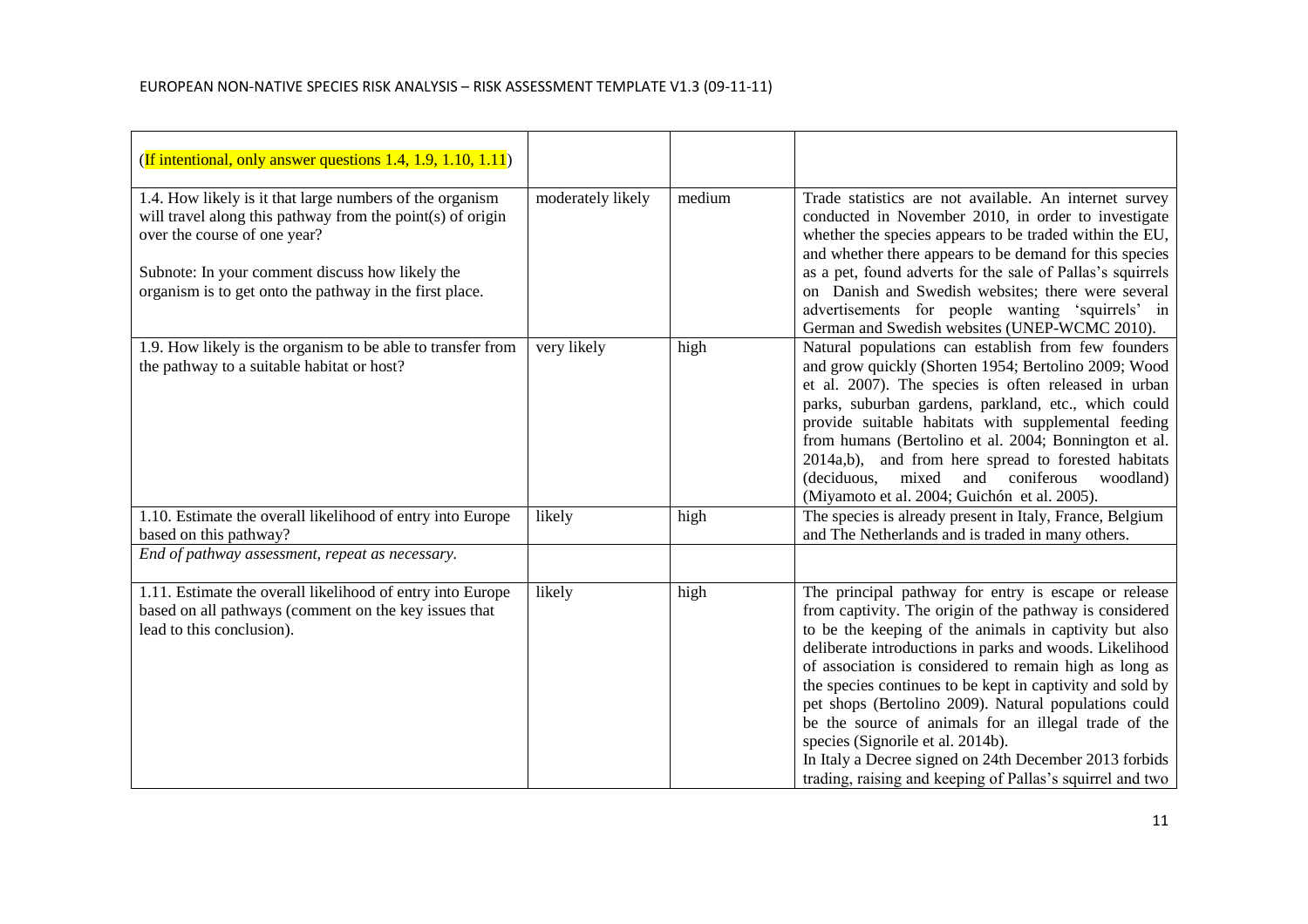|  | species (Sciurus niger, Sciurus<br>other squirrel       |
|--|---------------------------------------------------------|
|  | <i>carolinensis</i> ). In The Netherlands there is the  |
|  | prohibition of trading and keeping the same three       |
|  | species since July 2012. In Belgium with the Royal      |
|  | Decree of 16th July 2009 C. erythraeus has not been     |
|  | included in the short positive list of mammal species   |
|  | that may be held by private people. This, however, does |
|  | not stop the movements of animals within Europe         |
|  | where the species is already sold in some countries     |
|  | (UNEP-WCMC 2010).                                       |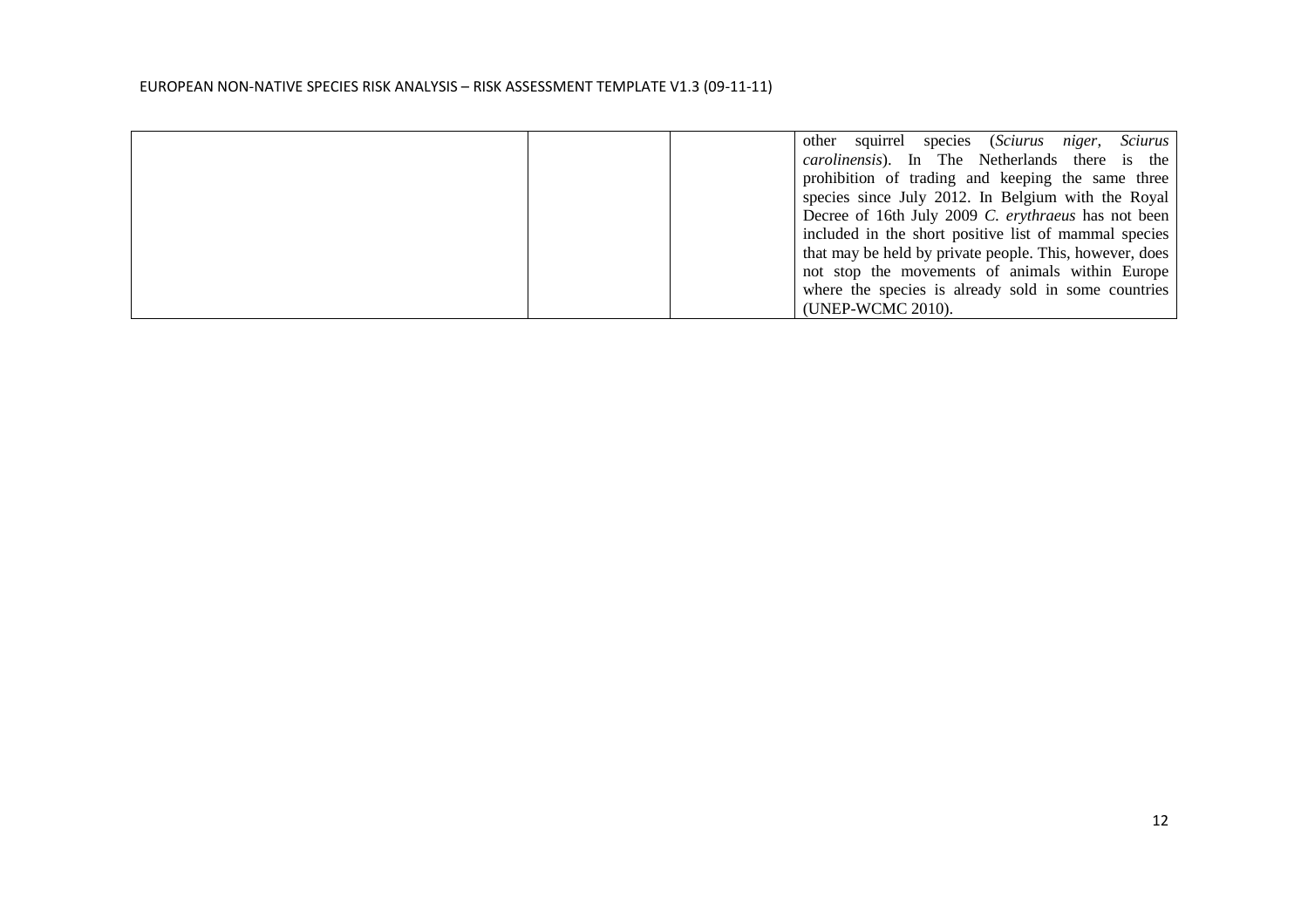# **PROBABILITY OF ESTABLISHMENT**

Important instructions:

• For organisms which are already well established in Europe, only complete questions 1.15 and 1.21 then move onto the spread section. If uncertain, check with the Non-native Species Secretariat.

| <b>QUESTION</b>                                                                                                                                                                                                                                                                                                              | <b>RESPONSE</b> | <b>CONFIDENCE</b> | <b>COMMENT</b>                                                                                                                                                                                                                                                                                                                                                                                                                                                                                                                                           |
|------------------------------------------------------------------------------------------------------------------------------------------------------------------------------------------------------------------------------------------------------------------------------------------------------------------------------|-----------------|-------------------|----------------------------------------------------------------------------------------------------------------------------------------------------------------------------------------------------------------------------------------------------------------------------------------------------------------------------------------------------------------------------------------------------------------------------------------------------------------------------------------------------------------------------------------------------------|
| 1.12. How likely is it that the organism will be able to<br>establish in Europe based on the similarity between<br>climatic conditions in Europe and the organism's current<br>distribution?                                                                                                                                 | very likely     | very high         | already established in France,<br>The species<br>Belgium, The Netherlands and Italy (Bertolino &<br>Lurz 2013).<br>If they initially originate from tropical and<br>subtropical climate, due to their flexibility, they<br>also able to colonize warm temperate<br>are<br>environments (Chapuis et al. 2011; Bertolino &<br>Lurz 2013). Dutch cold climate also fully matches<br>with the species requirements (Dijkstra & Dekker<br>2008).<br>For these reasons climatic conditions in most of<br>Europe is considered suitable for Pallas's squirrels. |
| 1.13. How likely is it that the organism will be able to<br>establish in Europe based on the similarity between other<br>abiotic conditions in Europe and the organism's current<br>distribution?                                                                                                                            | very likely     | very high         | The species lives in deciduous, mixed and<br>coniferous woodland habitats so all the temperate<br>forests and woodlands in Europe have many tree<br>species that provide food resources to the species;<br>(sub)urban park populations occur both in Europe<br>and in the native Asian range.                                                                                                                                                                                                                                                            |
| 1.14. How likely is it that the organism will become<br>established in protected conditions (in which the<br>environment is artificially maintained, such as wildlife<br>parks, glasshouses, aquaculture facilities, terraria,<br>zoological gardens) in Europe?<br>Subnote: gardens are not considered protected conditions | very likely     | very high         | The species is already keeps in wildlife parks,<br>zoological gardens, private collections and pet<br>shops.                                                                                                                                                                                                                                                                                                                                                                                                                                             |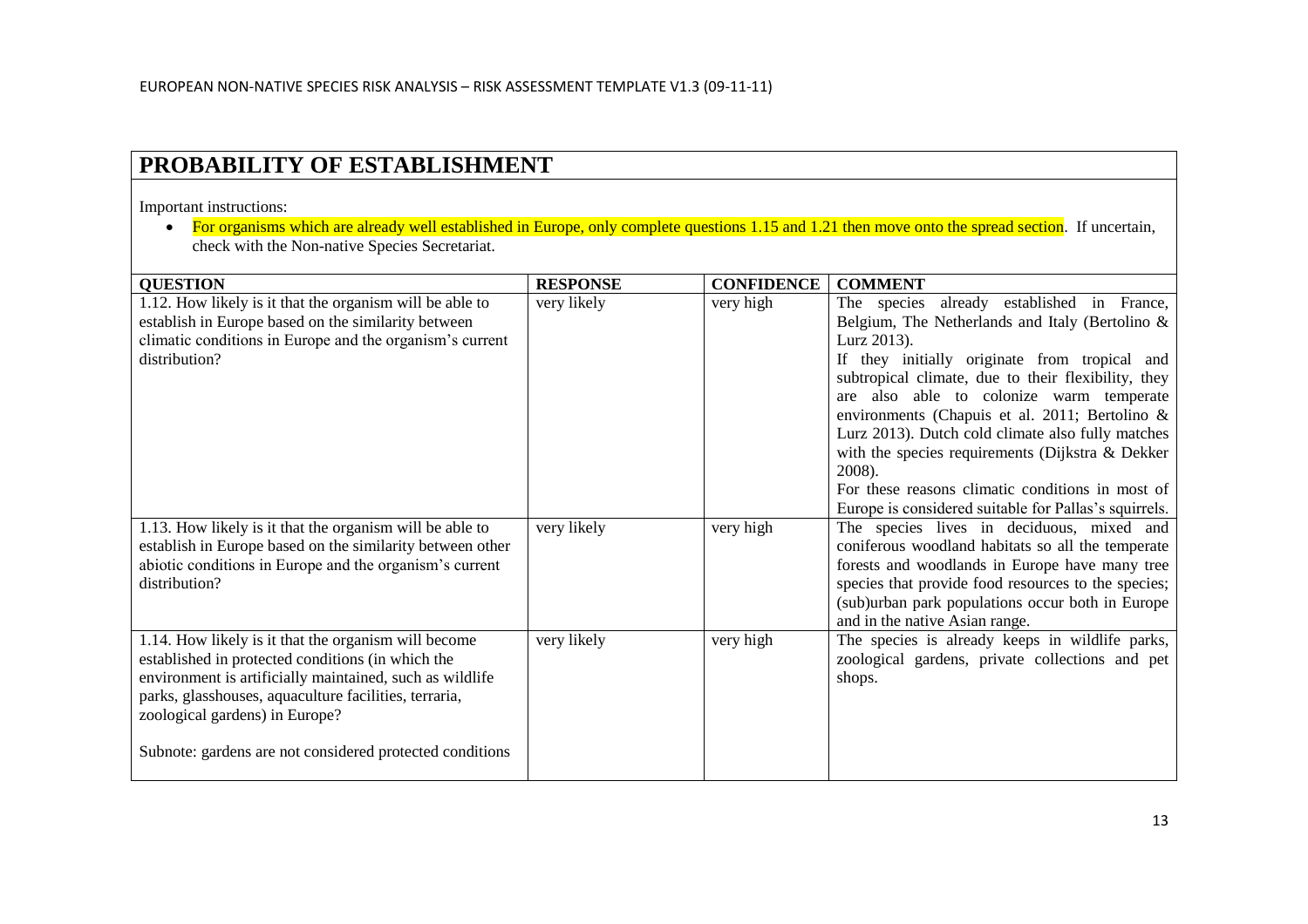| 1.15. How widespread are habitats or species necessary<br>for the survival, development and multiplication of the<br>organism in Europe?                                     | widespread  | very high | The species lives in deciduous, mixed and<br>coniferous woodland habitats, feeding on nuts,<br>seeds, tree flowers, buds, mushrooms, berries,<br>caterpillars, rarely on insects and bird eggs and<br>sometimes on cereals. The species is also found in<br>parks and towns. Therefore no single species is<br>"vital" for its survival, development and<br>multiplication. Suitable habitats are present and<br>widely distributed in the Risk Assessment Area.                                                                                                                                 |
|------------------------------------------------------------------------------------------------------------------------------------------------------------------------------|-------------|-----------|--------------------------------------------------------------------------------------------------------------------------------------------------------------------------------------------------------------------------------------------------------------------------------------------------------------------------------------------------------------------------------------------------------------------------------------------------------------------------------------------------------------------------------------------------------------------------------------------------|
| 1.16. If the organism requires another species for critical<br>stages in its life cycle then how likely is the organism to<br>become associated with such species in Europe? | <b>NA</b>   |           |                                                                                                                                                                                                                                                                                                                                                                                                                                                                                                                                                                                                  |
| 1.17. How likely is it that establishment will occur despite<br>competition from existing species in Europe?                                                                 | likely      | high      | There are some data indicating competition with<br>the native red squirrel, but outcome seems in<br>favour of the alien species (Chapuis et al. 2001;<br>Mazzamuto unpub. data)                                                                                                                                                                                                                                                                                                                                                                                                                  |
| 1.18. How likely is it that establishment will occur despite<br>predators, parasites or pathogens already present in<br>Europe?                                              | very likely | high      | A range of potential predators exist in Europe,<br>these include raptors, red fox (Vulpes vulpes),<br>stone and pine marten (Martes spp.), feral and<br>domestic cats, and potentially owls. This suite of<br>predators has not prevented the establishment, nor<br>the spread of the animals were the species has<br>been introduced in Europe.                                                                                                                                                                                                                                                 |
| 1.19. How likely is the organism to establish despite<br>existing management practices in Europe?                                                                            | likely      | high      | In Belgium the species is not included in the short<br>positive list of mammal species that may be held<br>by private people and in The Netherlands and Italy<br>there is the prohibition of trading and keeping the<br>species. However, the species is still sold in other<br>countries so a general wildlife management<br>strategy in continental Europe is absolutely needed<br>because all countries don't invest the same energy<br>to prevent introductions of exotic species on their<br>territory (Genovesi & Shine 2004). Just one<br>population in Belgium has been eradicated while |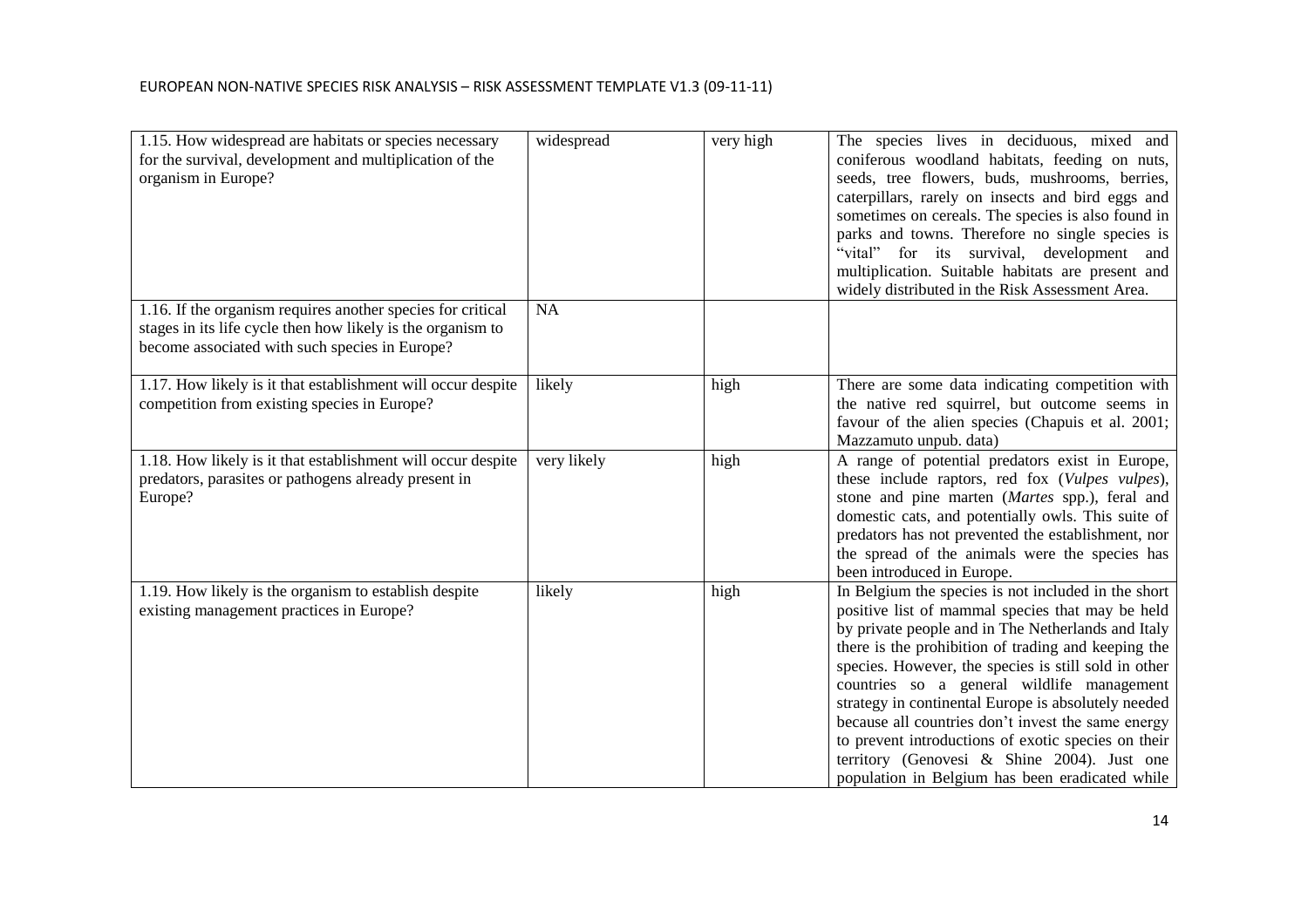|                                                                                                                                    |                   |        | in The Netherlands, France and Italy eradication is<br>still in progress. These management actions would<br>stop the spread of established populations, but not<br>the risk for Europe. The main pathway of entry is<br>the pet trade and the risk of new introductions in<br>other European countries continues to be present.                                                                                                                                                                                                                                                                                                                                                                                                                                                        |
|------------------------------------------------------------------------------------------------------------------------------------|-------------------|--------|----------------------------------------------------------------------------------------------------------------------------------------------------------------------------------------------------------------------------------------------------------------------------------------------------------------------------------------------------------------------------------------------------------------------------------------------------------------------------------------------------------------------------------------------------------------------------------------------------------------------------------------------------------------------------------------------------------------------------------------------------------------------------------------|
| 1.20. How likely are management practices in Europe to<br>facilitate establishment?                                                | NA                |        |                                                                                                                                                                                                                                                                                                                                                                                                                                                                                                                                                                                                                                                                                                                                                                                        |
| 1.21. How likely is it that biological properties of the<br>organism would allow it to survive eradication campaigns<br>in Europe? | moderately likely | medium | The dispersal potential of the species seems to be<br>very limited, but it is also clear that established<br>populations in Europe and South America<br>originated from few animals (Wood et al. 2007,<br>Bertolino 2009), thus proving the adaptability of<br>Callosciurus erythraeus to new habitats, even if<br>the colonization is slow and thus moderate<br>(Dijkstra et al. 2009). Tree squirrels are generally<br>considered as particularly adaptable because of<br>their relatively high reproductive potential, wide<br>food habits, and plasticity to anthropogenic<br>habitats (Palmer et al. 2007, UNEP-WCMC 2010).<br>Thus, prompt actions are recommended in any<br>case of suspected invasiveness leading to possible<br>impacts (Stuyck et al. 2009; Schockert 2012). |
| 1.22. How likely are the biological characteristics of the<br>organism to facilitate its establishment?                            | very likely       | high   | The number of yearly litters is from 1 to 3 if the<br>mast production (food supply) is high, with an<br>average of 1.4 weaned offspring (Tamura et al.<br>1989; Dijkstra, com. pers.). The species has wide<br>food habits and adaptability to new habitats<br>(Bertolino & Lurz 2013).                                                                                                                                                                                                                                                                                                                                                                                                                                                                                                |
| 1.23. How likely is the capacity to spread of the organism<br>to facilitate its establishment?                                     | likely            | high   | The dispersal capacity of juveniles away from<br>their natal home range is considered to be lower<br>than 5 km/year (Lin & Yo 1981, Guichón &<br>Doncaster 2008). Bridgeman et al. (2012) consider<br>C. erythraeus as able to cross some habitat gaps if                                                                                                                                                                                                                                                                                                                                                                                                                                                                                                                              |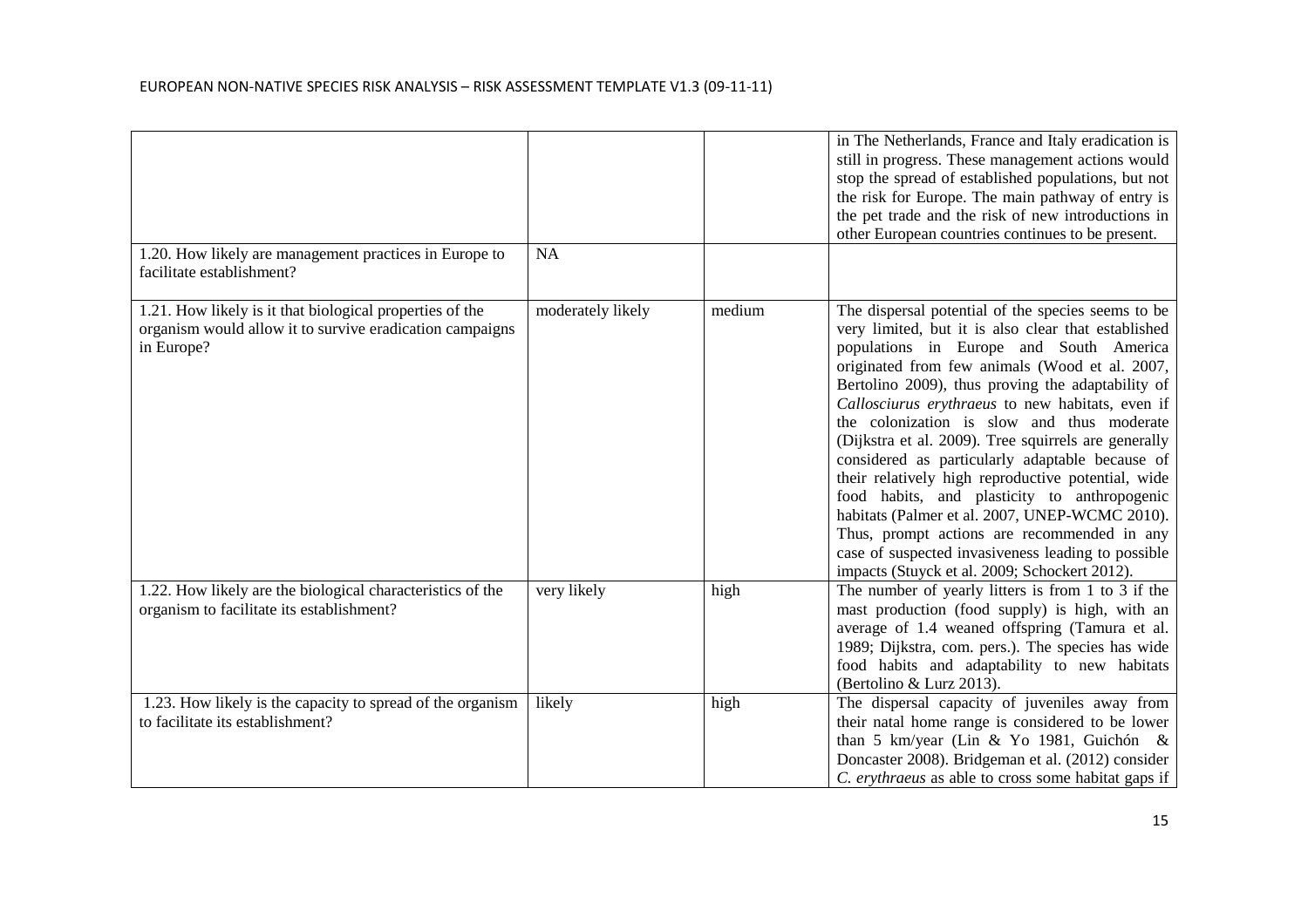|                                                                                                                                                                                                                                                                                             |             |           | the distance without connectivity is smaller than<br>100 m.                                                                                                                                                                                                                                                                                                                                                                                                                                                                                                                                                                  |
|---------------------------------------------------------------------------------------------------------------------------------------------------------------------------------------------------------------------------------------------------------------------------------------------|-------------|-----------|------------------------------------------------------------------------------------------------------------------------------------------------------------------------------------------------------------------------------------------------------------------------------------------------------------------------------------------------------------------------------------------------------------------------------------------------------------------------------------------------------------------------------------------------------------------------------------------------------------------------------|
| 1.24. How likely is the adaptability of the organism to<br>facilitate its establishment?                                                                                                                                                                                                    | very likely | very high | The species could adapt to urban, suburban and<br>more natural area, occurring in a variety of<br>woodland habitat types                                                                                                                                                                                                                                                                                                                                                                                                                                                                                                     |
| 1.25. How likely is it that the organism could establish<br>despite low genetic diversity in the founder population?                                                                                                                                                                        | likely      | high      | Pallas's squirrels have proven to be very<br>successful invaders able to start new populations<br>and spread even from few founders (Bertolino<br>2009; Schockert 2012).                                                                                                                                                                                                                                                                                                                                                                                                                                                     |
| 1.26. Based on the history of invasion by this organism<br>elsewhere in the world, how likely is to establish in<br>Europe? (If possible, specify the instances in the<br>comments box.)                                                                                                    | very likely | very high | 25 out of 29 (86.2%) introductions outside the<br>native range in Asia, South America, Europe were<br>successful (Bertolino & Lurz 2013). The species<br>already established in North (Belgium, The<br>Netherlands) and South (France, Italy) Europe,<br>showing its ability to adapt to European habitats.                                                                                                                                                                                                                                                                                                                  |
| 1.27. If the organism does not establish, then how likely is<br>it that transient populations will continue to occur?<br>Subnote: Red-eared Terrapin, a species which cannot re-<br>produce in EU but is established because of continual<br>release, is an example of a transient species. | unlikely    | medium    | If the species does not establish is probable that<br>the introduced animals will disappear. However,<br>the risk of new introductions will continue to<br>remain.                                                                                                                                                                                                                                                                                                                                                                                                                                                           |
| 1.28. Estimate the overall likelihood of establishment<br>(mention any key issues in the comment box).                                                                                                                                                                                      | likely      | high      | The species already established in North (Belgium,<br>The Netherlands) and South (France, Italy)<br>Europe. Climatic conditions in most of Europe are<br>considered suitable for Pallas's squirrels (Chapuis<br>et al. 2011; Bertolino & Lurz 2013; Dijkstra &<br>Dekker 2008). If they initially originate from<br>tropical and subtropical broadleaf forests, they<br>were also able to colonize warm temperate<br>environments (Setoguchi 1990, Sheng et al. 1999)<br>as well as subalpine broadleaf and coniferous<br>forests until 3000 m of altitude (Smith & Xie<br>2008)<br>indicating a certain adaptability of the |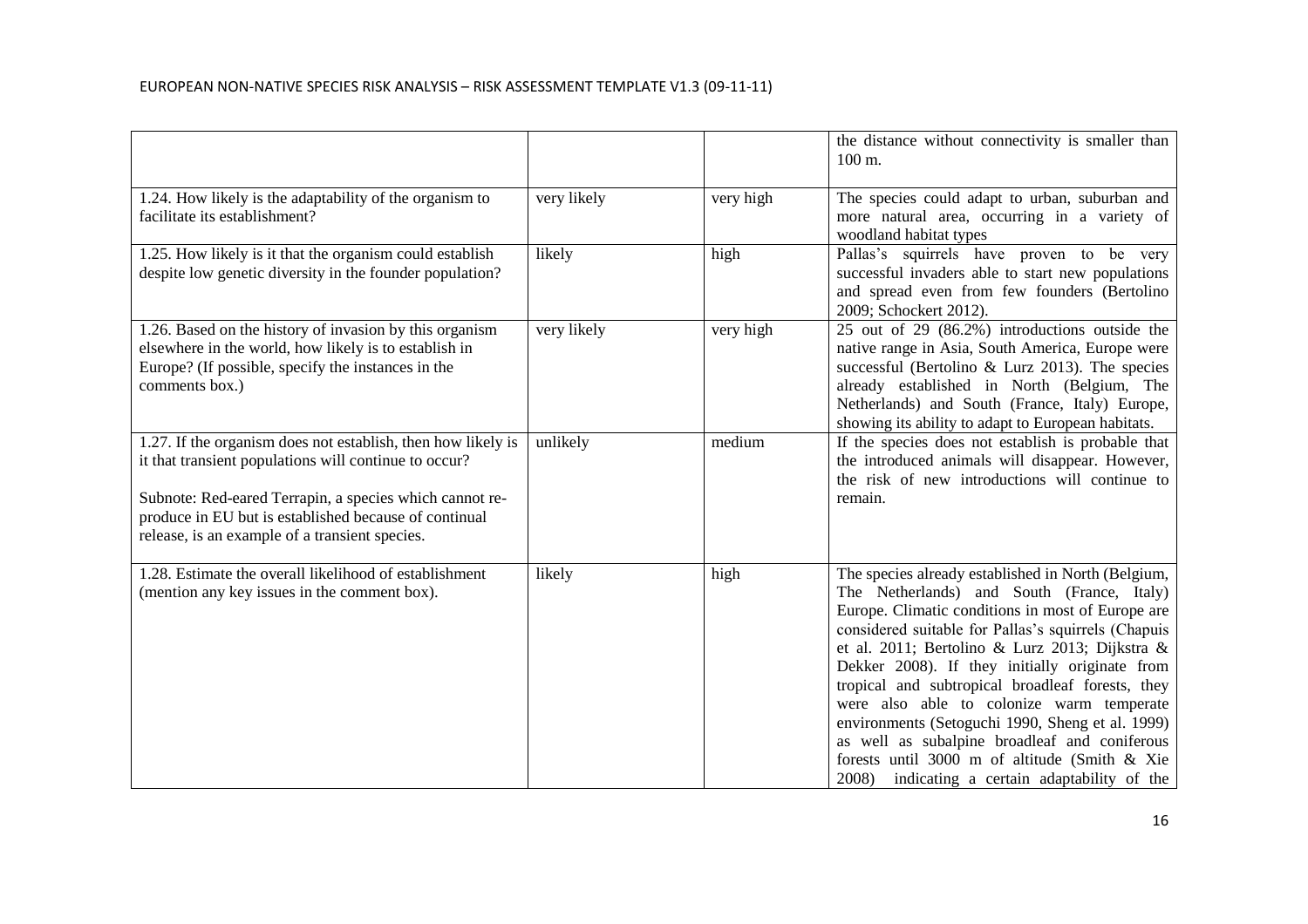| species. The species could adapt to urban,        |
|---------------------------------------------------|
| suburban and more natural area, occurring in a    |
| variety of woodland habitat types. Callosciurus   |
| erythraeus proven to be a very successful invader |
| able to start new populations world-wide even     |
| from few founders (Bertolino 2009; Schockert      |
| 2012). Humans could help the spreading            |
| translocating them to new areas.                  |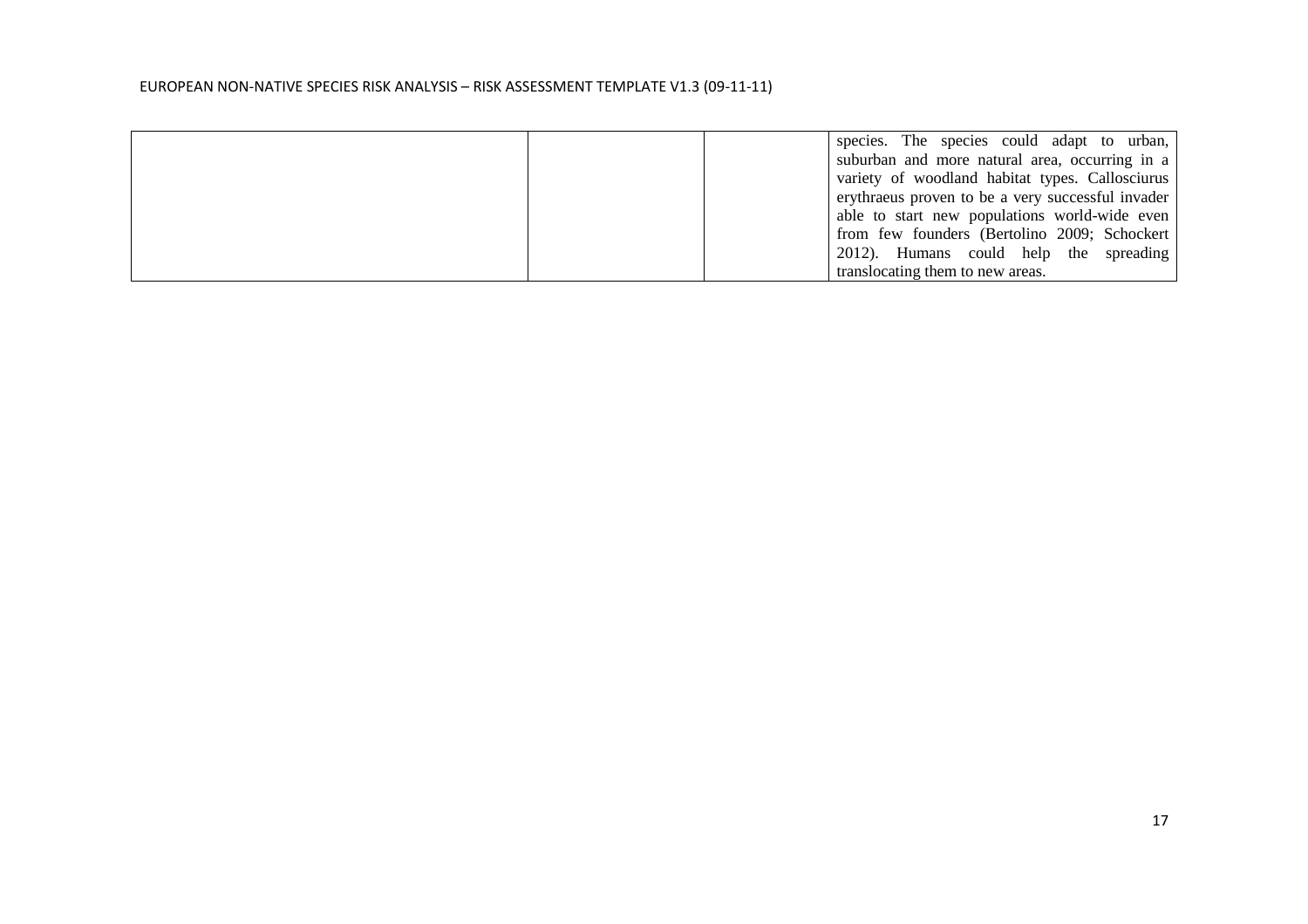# **PROBABILITY OF SPREAD**

Important notes:

• Spread is defined as the expansion of the geographical distribution of a pest within an area.

| <b>QUESTION</b>                                                                                                                                                        | <b>RESPONSE</b>  | <b>CONFIDENCE</b> | <b>COMMENT</b>                                                                                                                                                                                                                                                                                                                                                                                                                                                                                          |
|------------------------------------------------------------------------------------------------------------------------------------------------------------------------|------------------|-------------------|---------------------------------------------------------------------------------------------------------------------------------------------------------------------------------------------------------------------------------------------------------------------------------------------------------------------------------------------------------------------------------------------------------------------------------------------------------------------------------------------------------|
|                                                                                                                                                                        |                  |                   |                                                                                                                                                                                                                                                                                                                                                                                                                                                                                                         |
| 2.1. How important is the expected spread of this<br>organism in Europe by natural means? (Please list and<br>comment on the mechanisms for natural spread.)           | major            | high              | Active saturation dispersal, mainly of immature<br>individuals, which will colonize new areas of suitable<br>habitat. Quantitative studies are not reported for<br>Europe but the mean areal expansion rate observed in<br>Japan and Argentina varies between 6 and 22<br>km <sup>2</sup> /year and is known to increase after the<br>establishment phase.                                                                                                                                              |
| 2.2. How important is the expected spread of this<br>organism in Europe by human assistance? (Please list and<br>comment on the mechanisms for human-assisted spread.) | major            | high              | Human assistance may amplify the potential of<br>expansion of C. erythraeus by translocation.<br>The main pathway of Pallas's Introductions in Europe<br>has been connected to private citizens and animal<br>traders who keep animals in captivity, with<br>consequent risk of escape or release them into public<br>estates and parks (Schockert 2012).                                                                                                                                               |
| 2.3. Within Europe, how difficult would it be to contain<br>the organism?                                                                                              | difficult        | medium            | Likelihood is that it could be 'contained' where it<br>doesn't spread over large areas, partly because of<br>seasonally high trappability, and partly because of<br>easy recognition of the species in new areas.<br>However, practical difficulties likely to arise because<br>of diverse landownership patterns likely to be<br>encountered in typical release/escape areas and<br>because of potential public opposition<br>to<br>control/eradication (Barr et al. 2002; Rushton et al.<br>$2002$ ). |
| 2.4. Based on the answers to questions on the potential for                                                                                                            | [Most of Europe] | high              | See answers to questions 4 and 5 of EU CHAPPEAU                                                                                                                                                                                                                                                                                                                                                                                                                                                         |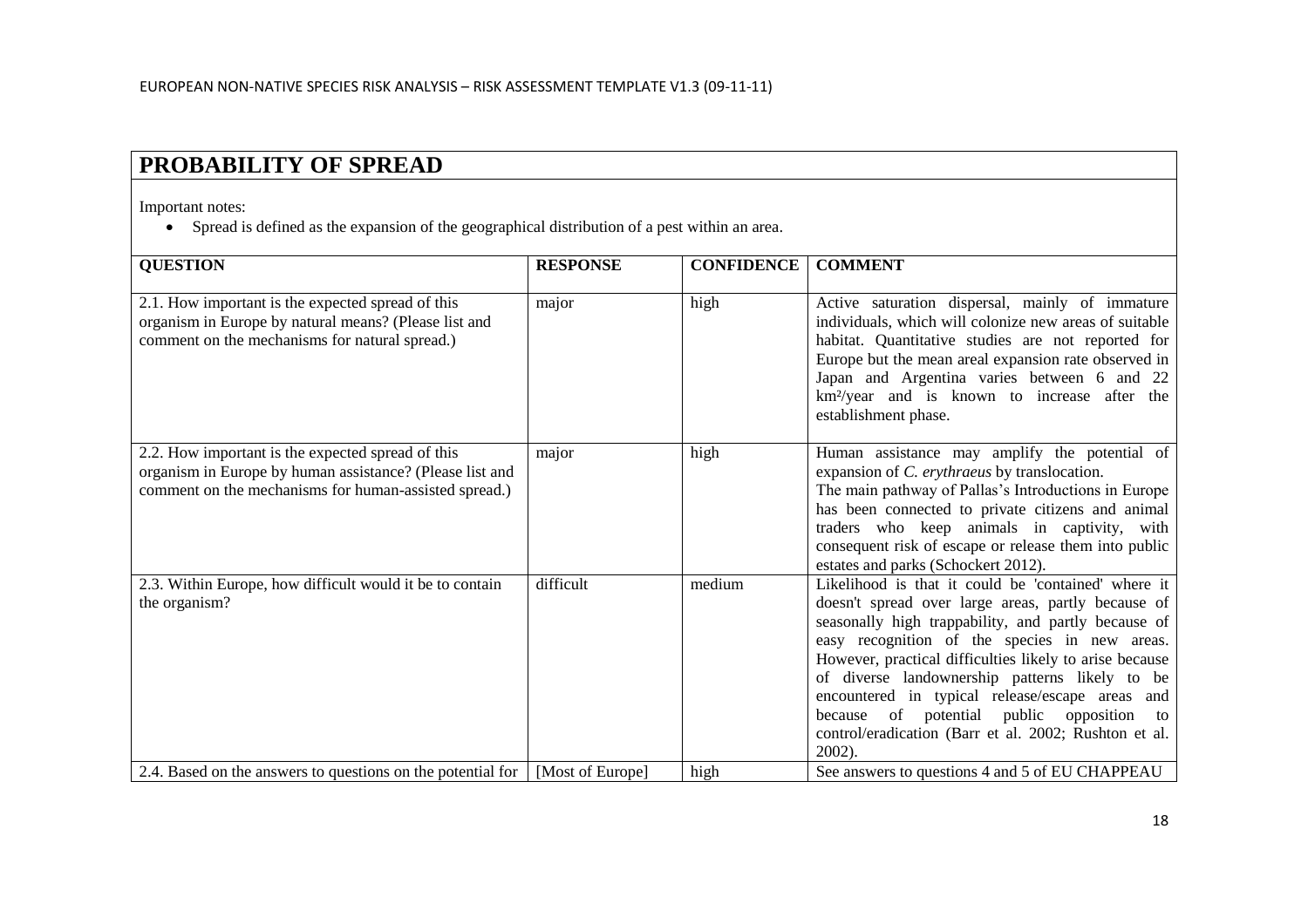| establishment and spread in Europe, define the area<br>endangered by the organism.                                                                                                                  |            |        |                                                                                                                                                                                                                                                                                                                                                                                                  |
|-----------------------------------------------------------------------------------------------------------------------------------------------------------------------------------------------------|------------|--------|--------------------------------------------------------------------------------------------------------------------------------------------------------------------------------------------------------------------------------------------------------------------------------------------------------------------------------------------------------------------------------------------------|
| 2.5. What proportion (%) of the area/habitat suitable for<br>establishment (i.e. those parts of Europe were the species<br>could establish), if any, has already been colonised by the<br>organism? | $0-10$     | high   |                                                                                                                                                                                                                                                                                                                                                                                                  |
| 2.6. What proportion (%) of the area/habitat suitable for<br>establishment, if any, do you expect to have been invaded<br>by the organism five years from now (including any<br>current presence)?  | $0-10$     | medium | Eradication programs are ongoing for all the colonies<br>present in Italy, France, Belgium and Netherlands. If<br>these management actions will not be effective a<br>limited expansion is expected in next years.                                                                                                                                                                               |
| 2.7. What other timeframe (in years) would be appropriate<br>to estimate any significant further spread of the organism<br>in Europe? (Please comment on why this timeframe is<br>chosen.)          | 10         | high   | In 10 years the outcome of the eradication programs<br>ongoing in the four countries will be clear                                                                                                                                                                                                                                                                                               |
| 2.8. In this time frame what proportion (%) of the<br>endangered area/habitat (including any currently occupied<br>areas/habitats) is likely to have been invaded by this<br>organism?              | $0-10$     | medium | Depending on the results of the eradication programs                                                                                                                                                                                                                                                                                                                                             |
| 2.9. Estimate the overall potential for future spread for<br>this organism in Europe (using the comment box to<br>indicate any key issues).                                                         | moderately | medium | Few studies of dispersal distances are available for<br>this squirrel species, but it is usually considered that<br>the maximum dispersal distance is about 5 km (Lin $\&$<br>Yo 1981, Guichón & Doncaster 2008).<br>In case of new introduction in other countries, the<br>likelihood of establishment is high and the spread<br>could be from slowly to moderate, depending on the<br>habitat. |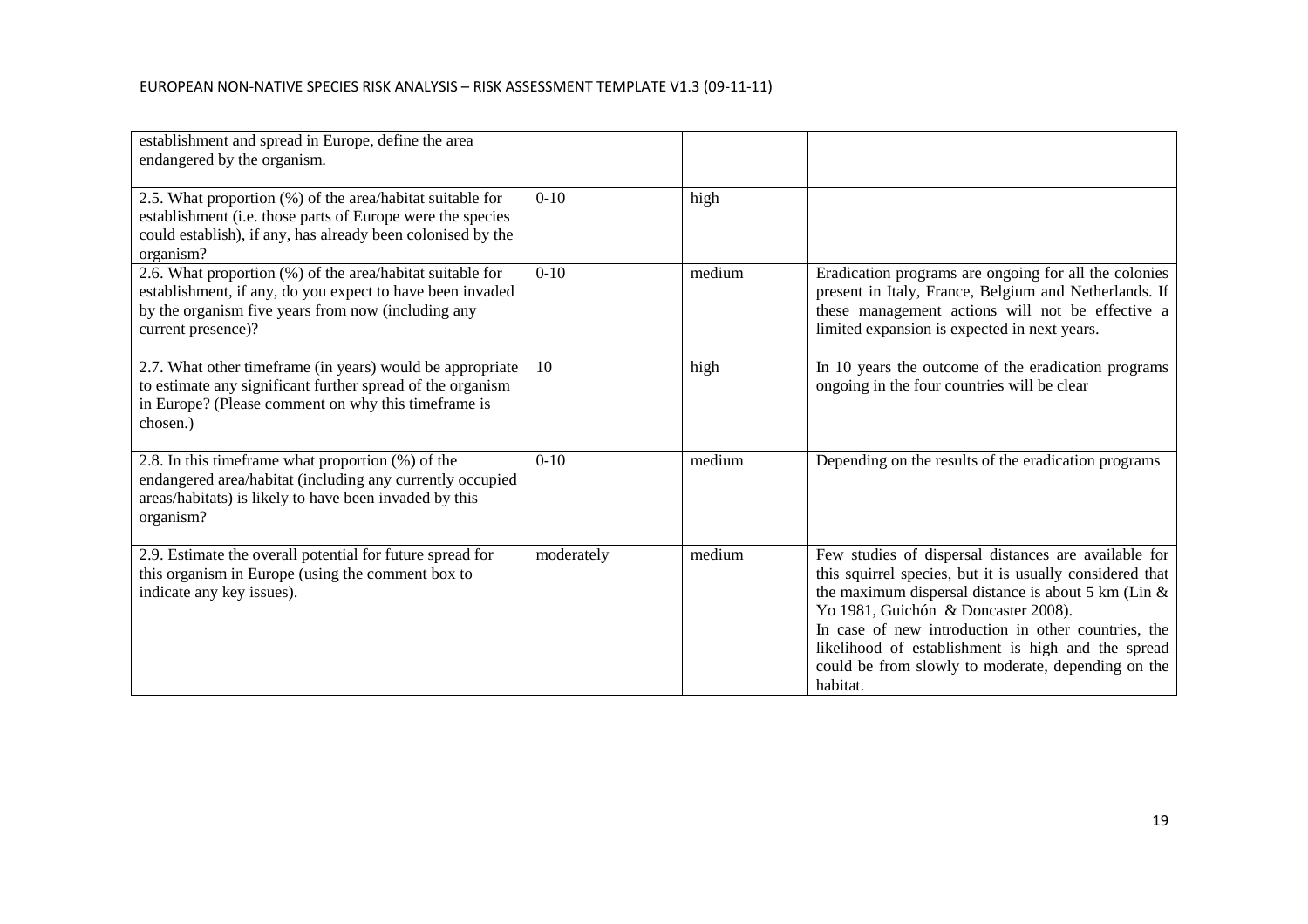# **PROBABILITY OF IMPACT**

Important instructions:

- When assessing potential future impacts, climate change should not be taken into account. This is done in later questions at the end of the assessment.
- Where one type of impact may affect another (e.g. disease may also cause economic impact) the assessor should try to separate the effects (e.g. in this case note the economic impact of disease in the response and comments of the disease question, but do not include them in the economic section).
- Note questions 2.10-2.14 relate to economic impact and 2.15-2.21 to environmental impact. Each set of questions starts with the impact elsewhere in the world, then considers impacts in EUROPE separating known impacts to date (i.e. past and current impacts) from potential future impacts. Key words are in bold for emphasis.

| <b>QUESTION</b>                                                                                                                                                        | <b>RESPONSE</b> | <b>CONFIDENCE</b> | <b>COMMENTS</b>                                                                                                                                                                                                                                                                                                                                                                                                                                                                                                                                                                                                                                                                                                                                                                                                                                                                                                                                                                                                                                                                                                                                                                                         |
|------------------------------------------------------------------------------------------------------------------------------------------------------------------------|-----------------|-------------------|---------------------------------------------------------------------------------------------------------------------------------------------------------------------------------------------------------------------------------------------------------------------------------------------------------------------------------------------------------------------------------------------------------------------------------------------------------------------------------------------------------------------------------------------------------------------------------------------------------------------------------------------------------------------------------------------------------------------------------------------------------------------------------------------------------------------------------------------------------------------------------------------------------------------------------------------------------------------------------------------------------------------------------------------------------------------------------------------------------------------------------------------------------------------------------------------------------|
| 2.10. How great is the economic loss caused by the<br>organism within its existing geographic range excluding<br>Europe, including the cost of any current management? | major           | high              | In its native area C. erythraeus is considered as a<br>tropical crop pest (Hill 2008). It causes damages in fruit<br>trees and crop plantations, eating and spoiling the fruits<br>which are eaten as well as the green parts of coveted<br>plants and significant economic impacts in the native<br>range have been pointed out in many publications<br>(especially on conifer plantations; Lin & Yo 1981; Kuo<br>1982; Tsui et al. 1982).<br>In the new recipient areas, the most evident damage<br>caused by this species is also bark stripping (especially<br>where and when food availability is weak, Guo et al.<br>2011) with substantial economic loss of profit in tree<br>plantations; damage can be really important, though not<br>quantified, as reported Argentina (Guichón et al. 2009)<br>and Japan (Tamura & Ohara 2005). In Argentina the<br>consumption of cereals in storage silos is also reported<br>et al. 2009, Bertolino $\&$ Lurz 2013).<br>(Guichón<br>However most of the data are qualitative and don't<br>enable us to assess the quantitative losses caused by the<br>Pallas's squirrel (Bertolino & Lurz 2013).<br>The species is also considered as a pest because of |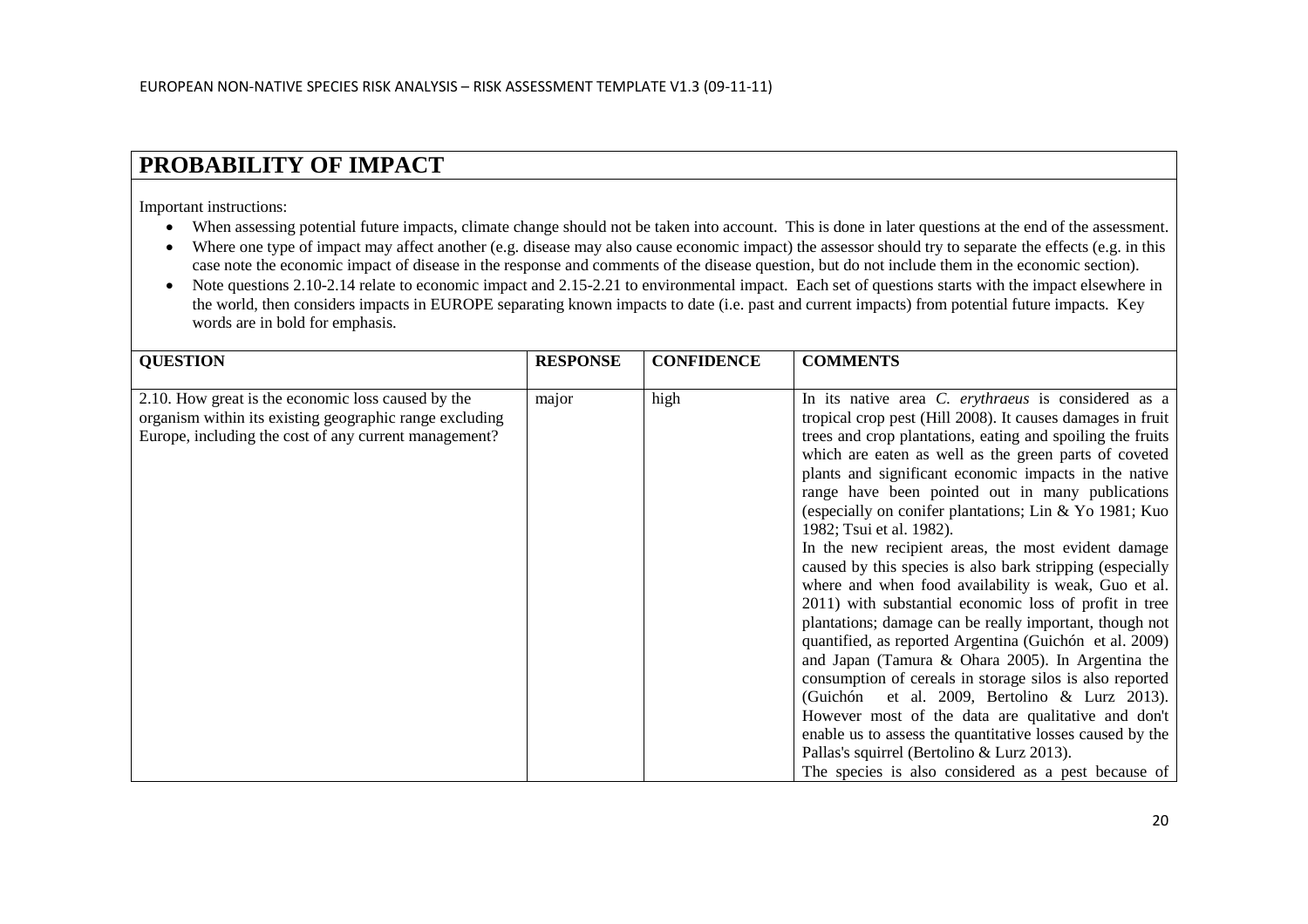|                                                                                                                                                      |          |        | damages caused in gardens and plantations (bark<br>stripping of trees and shrubs, fruit consumption<br>especially in olive and citrus plantations and in<br>orchards) and damages to infrastructures like telephonic<br>cables, sprinkler systems, etc. In Argentina, such<br>problems of deterioration of lighting, television and<br>telephonic cables have also been reported (Guichón et<br>al. 2005, 2009).                                                                                                                                                                                                                                                                                                                                                                                                                          |
|------------------------------------------------------------------------------------------------------------------------------------------------------|----------|--------|-------------------------------------------------------------------------------------------------------------------------------------------------------------------------------------------------------------------------------------------------------------------------------------------------------------------------------------------------------------------------------------------------------------------------------------------------------------------------------------------------------------------------------------------------------------------------------------------------------------------------------------------------------------------------------------------------------------------------------------------------------------------------------------------------------------------------------------------|
| 2.11. How great is the economic cost of the organism<br>currently in Europe excluding management costs (include<br>any past costs in your response)? | moderate | medium | In Europe the most evident damage caused by this<br>species is bark stripping, with substantial economic loss<br>of profit in tree plantations (Jouanin 1992, Stuyck et al.<br>2009); damage can be really important as reported in<br>France (Chapuis & Menigaux 2010), though not<br>quantified. However most of the data are qualitative and<br>don't enable us to assess the quantitative losses caused<br>by the Pallas's squirrel (Bertolino $& Lurz 2013$ ).<br>The species is also considered as a pest because of<br>damages caused in gardens and plantations (bark<br>stripping of trees and shrubs, fruit consumption<br>especially in olive and citrus plantations and in<br>orchards) and damages to infrastructures like telephonic<br>cables, sprinkler systems, etc. (Dijkstra et al. 2009;<br>Chapuis & Menigaux 2010). |
| 2.12. How great is the economic cost of the organism<br>likely to be in the future in Europe excluding management<br>costs?                          | moderate | low    | If the species is not eradicated or if it establish in other<br>areas, damage reported in point 2.11 should be probably<br>moderate, but is some are they could be major. Since<br>available data are limited there is a high incertitude in<br>these predictions.                                                                                                                                                                                                                                                                                                                                                                                                                                                                                                                                                                        |
| 2.13. How great are the economic costs associated with<br>managing this organism currently in Europe (include any<br>past costs in your response)?   | major    | medium | Eradication programs are ongoing in four countries,<br>manly by means of live trapping and euthanasia or<br>keeping animals in captivity. Cost evaluation of these<br>management actions are not yet available, but<br>considering previous eradication programs on other<br>species they should be high.                                                                                                                                                                                                                                                                                                                                                                                                                                                                                                                                 |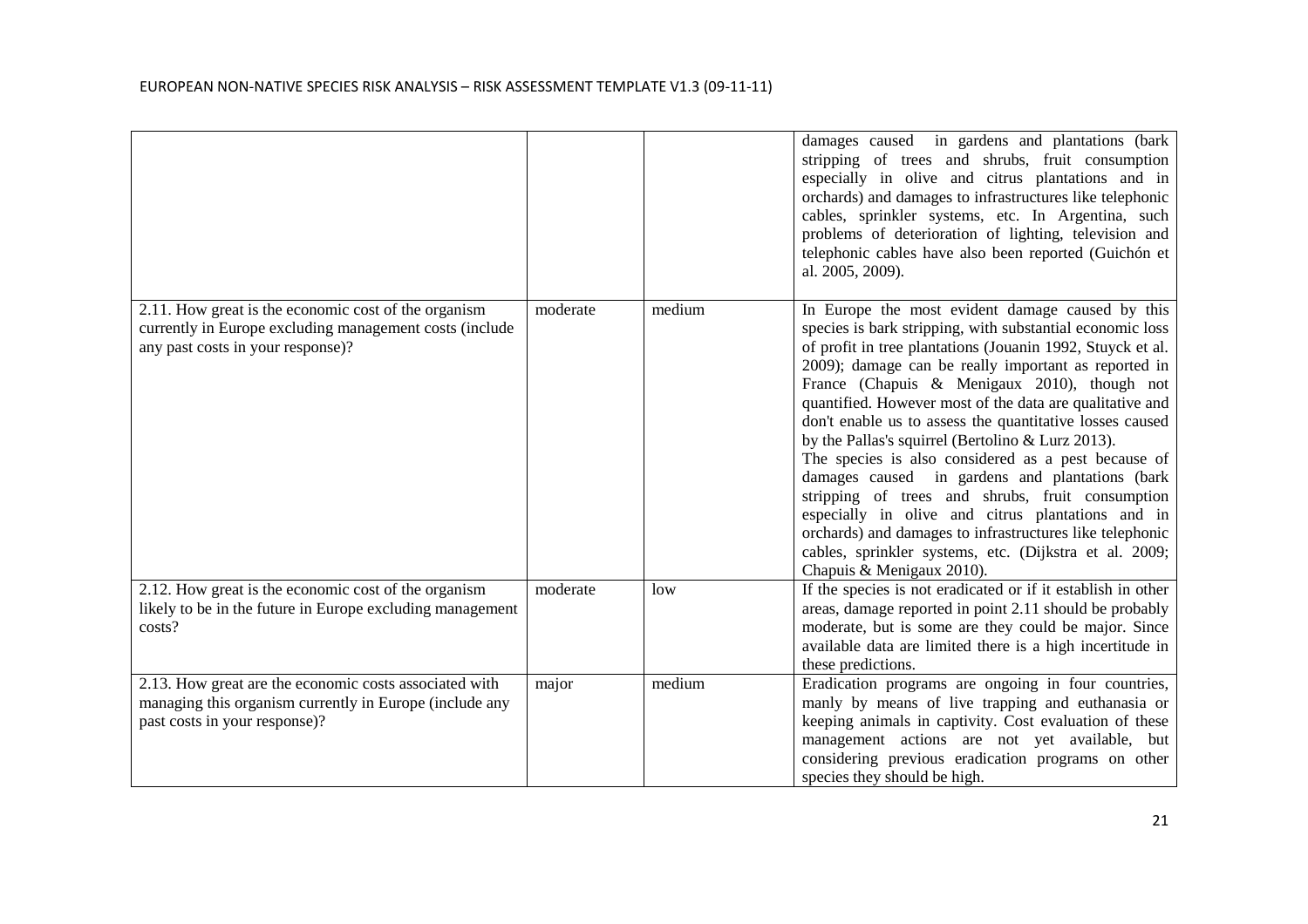| introductions is high and therefore further management<br>actions will be needed.<br>In its native area C. erythraeus is considered as a<br>2.15. How important is environmental harm caused by the<br>high<br>major<br>tropical crop pest (Hill 2008). It causes damages in fruit<br>organism within its existing geographic range excluding<br>Europe?<br>trees and crop plantations, especially in oil palm,<br>papaya and cocoa trees, eating and spoiling the fruits<br>which are eaten as well as the green parts of coveted<br>plants.<br>In Japan and Argentina the most evident damage<br>caused by this species is bark stripping (especially<br>where and when food availability is weak (Guo et al.<br>2011)) with substantial economic loss of profit in tree<br>plantations (Tamura & Ohara 2005; Guichón et al.<br>2009). In Argentina the consumption of cereals in<br>storage silos, damages to infrastructures like telephonic<br>and television cables, sprinkler systems have also been<br>reported (Guichón et al. 2005, 2009).<br>In Japan the Pallas's squirrel could have an impact on<br>the native squirrel species, Sciurus lis, that is locally<br>declining (Ministry of the Environment, Japan, 2002;<br>Hori et al. 2006).<br>The activity of bark stripping typical of the species<br>2.16. How important is the impact of the organism on<br>major<br>high<br>biodiversity (e.g. decline in native species, changes in<br>increases the risk of fungal infections and invertebrate<br>native species communities, hybridisation) currently in<br>damage with an influence on the flora and fauna<br>Europe (include any past impact in your response)?<br>associated with specific woodland types. Another<br>impact may be linked to the use of leaves, branches and<br>bark to build its nests.<br>There are some potential problems of predation on bird<br>eggs (Pereira et al. 2003; Guichón et al. 2005, 2009;<br>Azuma 1998) but further studies are required on | 2.14. How great are the economic costs associated with<br>managing this organism likely to be in the future in | moderate | low | Eradication programs are ongoing and therefore costs<br>associated will still be present. If the species is not |
|----------------------------------------------------------------------------------------------------------------------------------------------------------------------------------------------------------------------------------------------------------------------------------------------------------------------------------------------------------------------------------------------------------------------------------------------------------------------------------------------------------------------------------------------------------------------------------------------------------------------------------------------------------------------------------------------------------------------------------------------------------------------------------------------------------------------------------------------------------------------------------------------------------------------------------------------------------------------------------------------------------------------------------------------------------------------------------------------------------------------------------------------------------------------------------------------------------------------------------------------------------------------------------------------------------------------------------------------------------------------------------------------------------------------------------------------------------------------------------------------------------------------------------------------------------------------------------------------------------------------------------------------------------------------------------------------------------------------------------------------------------------------------------------------------------------------------------------------------------------------------------------------------------------------------------------------------------------------------------------------------------|----------------------------------------------------------------------------------------------------------------|----------|-----|-----------------------------------------------------------------------------------------------------------------|
|                                                                                                                                                                                                                                                                                                                                                                                                                                                                                                                                                                                                                                                                                                                                                                                                                                                                                                                                                                                                                                                                                                                                                                                                                                                                                                                                                                                                                                                                                                                                                                                                                                                                                                                                                                                                                                                                                                                                                                                                          | Europe?                                                                                                        |          |     | banned from Europe, the possibility of new                                                                      |
|                                                                                                                                                                                                                                                                                                                                                                                                                                                                                                                                                                                                                                                                                                                                                                                                                                                                                                                                                                                                                                                                                                                                                                                                                                                                                                                                                                                                                                                                                                                                                                                                                                                                                                                                                                                                                                                                                                                                                                                                          |                                                                                                                |          |     |                                                                                                                 |
|                                                                                                                                                                                                                                                                                                                                                                                                                                                                                                                                                                                                                                                                                                                                                                                                                                                                                                                                                                                                                                                                                                                                                                                                                                                                                                                                                                                                                                                                                                                                                                                                                                                                                                                                                                                                                                                                                                                                                                                                          |                                                                                                                |          |     |                                                                                                                 |
|                                                                                                                                                                                                                                                                                                                                                                                                                                                                                                                                                                                                                                                                                                                                                                                                                                                                                                                                                                                                                                                                                                                                                                                                                                                                                                                                                                                                                                                                                                                                                                                                                                                                                                                                                                                                                                                                                                                                                                                                          |                                                                                                                |          |     |                                                                                                                 |
|                                                                                                                                                                                                                                                                                                                                                                                                                                                                                                                                                                                                                                                                                                                                                                                                                                                                                                                                                                                                                                                                                                                                                                                                                                                                                                                                                                                                                                                                                                                                                                                                                                                                                                                                                                                                                                                                                                                                                                                                          |                                                                                                                |          |     |                                                                                                                 |
|                                                                                                                                                                                                                                                                                                                                                                                                                                                                                                                                                                                                                                                                                                                                                                                                                                                                                                                                                                                                                                                                                                                                                                                                                                                                                                                                                                                                                                                                                                                                                                                                                                                                                                                                                                                                                                                                                                                                                                                                          |                                                                                                                |          |     |                                                                                                                 |
|                                                                                                                                                                                                                                                                                                                                                                                                                                                                                                                                                                                                                                                                                                                                                                                                                                                                                                                                                                                                                                                                                                                                                                                                                                                                                                                                                                                                                                                                                                                                                                                                                                                                                                                                                                                                                                                                                                                                                                                                          |                                                                                                                |          |     |                                                                                                                 |
|                                                                                                                                                                                                                                                                                                                                                                                                                                                                                                                                                                                                                                                                                                                                                                                                                                                                                                                                                                                                                                                                                                                                                                                                                                                                                                                                                                                                                                                                                                                                                                                                                                                                                                                                                                                                                                                                                                                                                                                                          |                                                                                                                |          |     |                                                                                                                 |
|                                                                                                                                                                                                                                                                                                                                                                                                                                                                                                                                                                                                                                                                                                                                                                                                                                                                                                                                                                                                                                                                                                                                                                                                                                                                                                                                                                                                                                                                                                                                                                                                                                                                                                                                                                                                                                                                                                                                                                                                          |                                                                                                                |          |     |                                                                                                                 |
|                                                                                                                                                                                                                                                                                                                                                                                                                                                                                                                                                                                                                                                                                                                                                                                                                                                                                                                                                                                                                                                                                                                                                                                                                                                                                                                                                                                                                                                                                                                                                                                                                                                                                                                                                                                                                                                                                                                                                                                                          |                                                                                                                |          |     |                                                                                                                 |
|                                                                                                                                                                                                                                                                                                                                                                                                                                                                                                                                                                                                                                                                                                                                                                                                                                                                                                                                                                                                                                                                                                                                                                                                                                                                                                                                                                                                                                                                                                                                                                                                                                                                                                                                                                                                                                                                                                                                                                                                          |                                                                                                                |          |     |                                                                                                                 |
|                                                                                                                                                                                                                                                                                                                                                                                                                                                                                                                                                                                                                                                                                                                                                                                                                                                                                                                                                                                                                                                                                                                                                                                                                                                                                                                                                                                                                                                                                                                                                                                                                                                                                                                                                                                                                                                                                                                                                                                                          |                                                                                                                |          |     |                                                                                                                 |
|                                                                                                                                                                                                                                                                                                                                                                                                                                                                                                                                                                                                                                                                                                                                                                                                                                                                                                                                                                                                                                                                                                                                                                                                                                                                                                                                                                                                                                                                                                                                                                                                                                                                                                                                                                                                                                                                                                                                                                                                          |                                                                                                                |          |     |                                                                                                                 |
|                                                                                                                                                                                                                                                                                                                                                                                                                                                                                                                                                                                                                                                                                                                                                                                                                                                                                                                                                                                                                                                                                                                                                                                                                                                                                                                                                                                                                                                                                                                                                                                                                                                                                                                                                                                                                                                                                                                                                                                                          |                                                                                                                |          |     |                                                                                                                 |
|                                                                                                                                                                                                                                                                                                                                                                                                                                                                                                                                                                                                                                                                                                                                                                                                                                                                                                                                                                                                                                                                                                                                                                                                                                                                                                                                                                                                                                                                                                                                                                                                                                                                                                                                                                                                                                                                                                                                                                                                          |                                                                                                                |          |     |                                                                                                                 |
|                                                                                                                                                                                                                                                                                                                                                                                                                                                                                                                                                                                                                                                                                                                                                                                                                                                                                                                                                                                                                                                                                                                                                                                                                                                                                                                                                                                                                                                                                                                                                                                                                                                                                                                                                                                                                                                                                                                                                                                                          |                                                                                                                |          |     |                                                                                                                 |
|                                                                                                                                                                                                                                                                                                                                                                                                                                                                                                                                                                                                                                                                                                                                                                                                                                                                                                                                                                                                                                                                                                                                                                                                                                                                                                                                                                                                                                                                                                                                                                                                                                                                                                                                                                                                                                                                                                                                                                                                          |                                                                                                                |          |     |                                                                                                                 |
|                                                                                                                                                                                                                                                                                                                                                                                                                                                                                                                                                                                                                                                                                                                                                                                                                                                                                                                                                                                                                                                                                                                                                                                                                                                                                                                                                                                                                                                                                                                                                                                                                                                                                                                                                                                                                                                                                                                                                                                                          |                                                                                                                |          |     |                                                                                                                 |
| woodland bird species in Europe.                                                                                                                                                                                                                                                                                                                                                                                                                                                                                                                                                                                                                                                                                                                                                                                                                                                                                                                                                                                                                                                                                                                                                                                                                                                                                                                                                                                                                                                                                                                                                                                                                                                                                                                                                                                                                                                                                                                                                                         |                                                                                                                |          |     | whether they contribute to the decline of particular                                                            |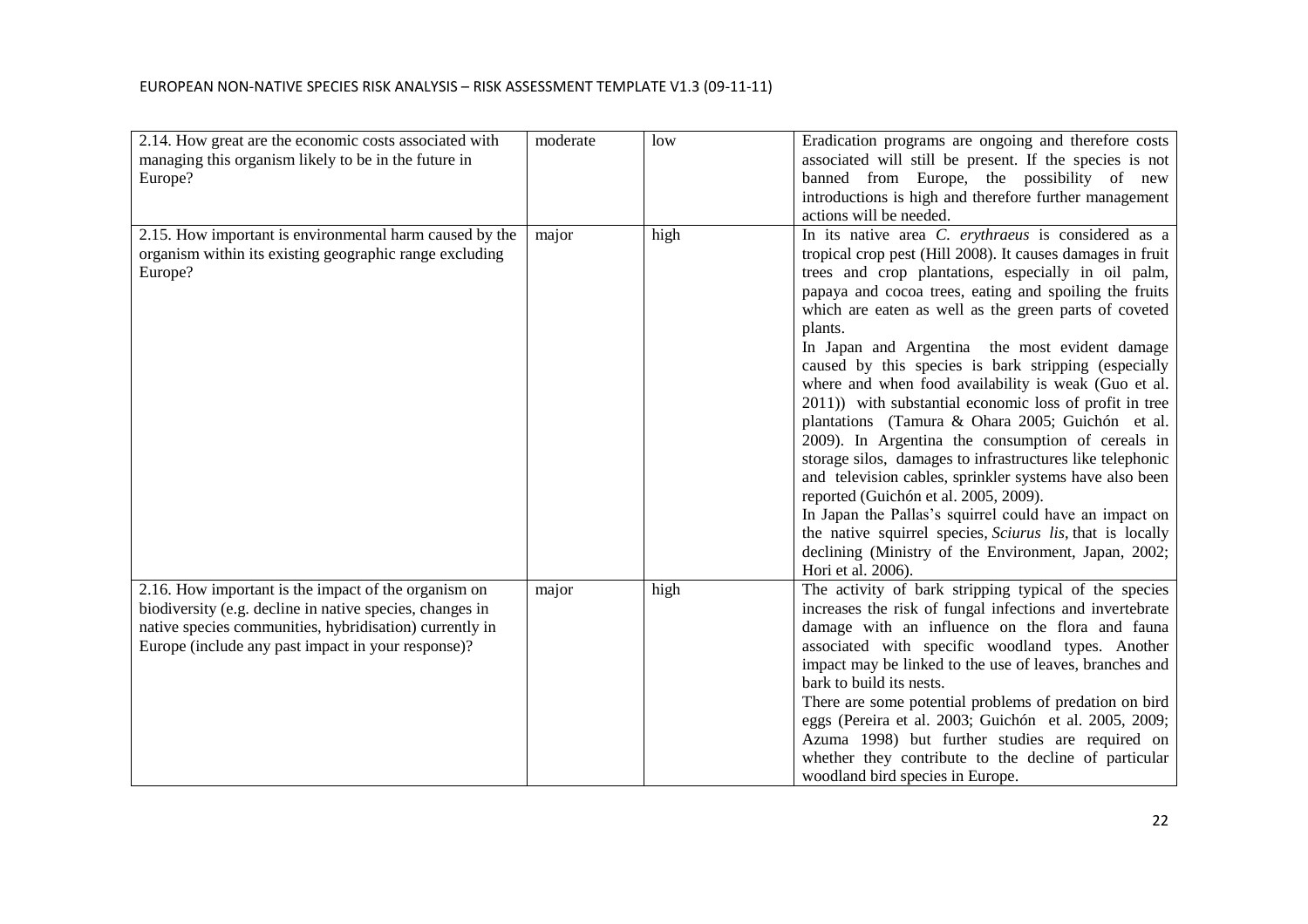|                                                                                                                                                                                                                                                                   |           |        | Competition with native species like Sciurus vulgaris is<br>also considered a strong potential impact (Chapuis et<br>al. 2011; Mazzamuto unpubl. data) and transmission of<br>pathogens could likely cause a risk but, currently, it is<br>not documented enough.                                             |
|-------------------------------------------------------------------------------------------------------------------------------------------------------------------------------------------------------------------------------------------------------------------|-----------|--------|---------------------------------------------------------------------------------------------------------------------------------------------------------------------------------------------------------------------------------------------------------------------------------------------------------------|
| 2.17. How important is the impact of the organism on<br>biodiversity likely to be in the future in Europe?                                                                                                                                                        | major     | high   | If uncontrolled, the spread of the Pallas's squirrel from<br>Italy to France and Switzerland, and in the long term to<br>other European countries, or the direct introduction of<br>the species to other countries, could probably affect the<br>native red squirrel.                                         |
| 2.18. How important is alteration of ecosystem function<br>(e.g. habitat change, nutrient cycling, trophic<br>interactions), including losses to ecosystem services,<br>caused by the organism currently in Europe (include any<br>past impact in your response)? | moderate  | medium | Bark stripping could influence woodland management<br>practices, with a shift away from trees susceptible to<br>squirrel damage (Mayle, 2005), with an influence on the<br>flora and fauna associated with specific woodland types.                                                                           |
| 2.19. How important is alteration of ecosystem function<br>(e.g. habitat change, nutrient cycling, trophic<br>interactions), including losses to ecosystem services,<br>caused by the organism likely to be in Europe in the<br>future?                           | moderate  | low    | Bark stripping could influence woodland management<br>practices (Mayle, 2005); its impact, however, will<br>depend on the results of the eradication programs. In<br>case of introductions of the species in other countries<br>woodland damage and alteration will depends on local<br>management practices. |
| 2.20. How important is decline in conservation status (e.g.<br>sites of nature conservation value, WFD classification)<br>caused by the organism currently in Europe?                                                                                             | moderate  | high   | Though not included in the Habitat Directive, the<br>extinction of the red squirrel with its replacement by the<br>Pallas's squirrel decreases the conservation status of<br>many areas.                                                                                                                      |
| 2.21. How important is decline in conservation status (e.g.<br>sites of nature conservation value, WFD classification)<br>caused by the organism likely to be in the future in<br>Europe?                                                                         | moderate  | high   | A decrease in the conservation status of many areas is<br>expected if the red squirrel will be replaced by the<br>Pallas's squirrel in other parts of France, Belgium,<br>Netherlands and Italy and possibly in new areas of<br>introduction.                                                                 |
| 2.22. How important is it that genetic traits of the<br>organism could be carried to other species, modifying<br>their genetic nature and making their economic,                                                                                                  | <b>NA</b> |        |                                                                                                                                                                                                                                                                                                               |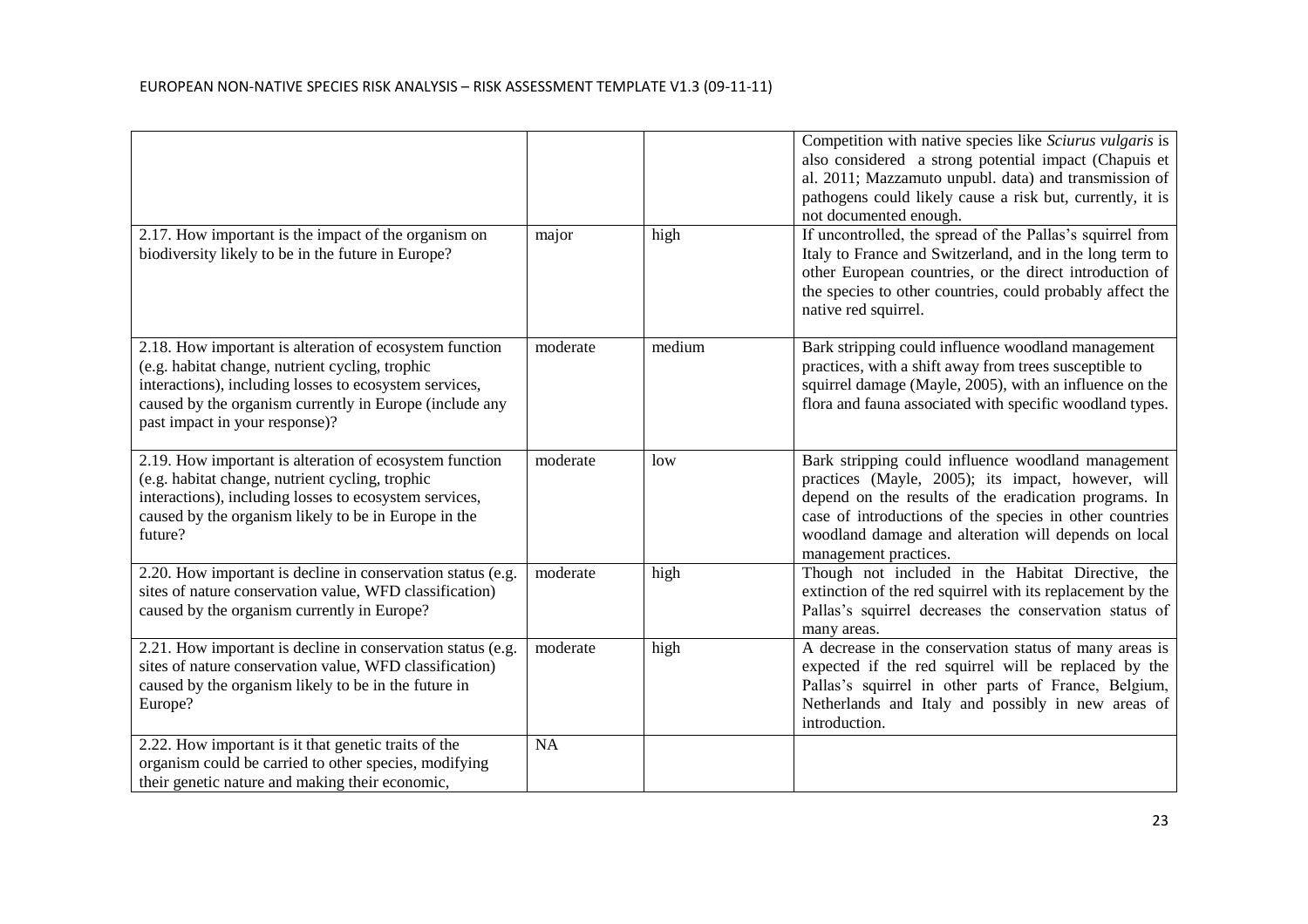| environmental or social effects more serious?                                                                                                                                                          |                                                                       |                 |                                                                                                                                                                                                                                                                            |
|--------------------------------------------------------------------------------------------------------------------------------------------------------------------------------------------------------|-----------------------------------------------------------------------|-----------------|----------------------------------------------------------------------------------------------------------------------------------------------------------------------------------------------------------------------------------------------------------------------------|
| 2.23. How important is social, human health or other<br>harm (not directly included in economic and<br>environmental categories) caused by the organism within<br>its existing geographic range?       | minimal                                                               | low             | Not known                                                                                                                                                                                                                                                                  |
| 2.24. How important is the impact of the organism as<br>food, a host, a symbiont or a vector for other damaging<br>organisms (e.g. diseases)?                                                          | minimal                                                               | low             | Transmission of pathogens could likely be a risk but,<br>currently, it is not documented enough.                                                                                                                                                                           |
| 2.25. How important might other impacts not already<br>covered by previous questions be resulting from<br>introduction of the organism? (specify in the comment<br>box)                                | minimal                                                               | 1 <sub>ow</sub> | Not known                                                                                                                                                                                                                                                                  |
| 2.26. How important are the expected impacts of the<br>organism despite any natural control by other organisms,<br>such as predators, parasites or pathogens that may already<br>be present in Europe? | major                                                                 | medium          | Predation is only rarely a cause of mortality in Pallas's<br>squirrel populations (Tamura et al. 1989; Chapuis 2011;<br>Schockert 2012 ). Parasites and pathogens present in<br>Belgium, France, Netherlands and Italy do not limit the<br>species (Dozières et al. 2010). |
| 2.27. Indicate any parts of Europe where economic,<br>environmental and social impacts are particularly likely to<br>occur (provide as much detail as possible).                                       | Depends on<br>eradication<br>outcomes<br>and/or new<br>introductions] | medium          | Italy, France, Belgium, The Netherlands if eradication<br>projects will not be effective.<br>In other countries in the Continental and Mediterranean<br>biogeographic areas if the species will be introduced.                                                             |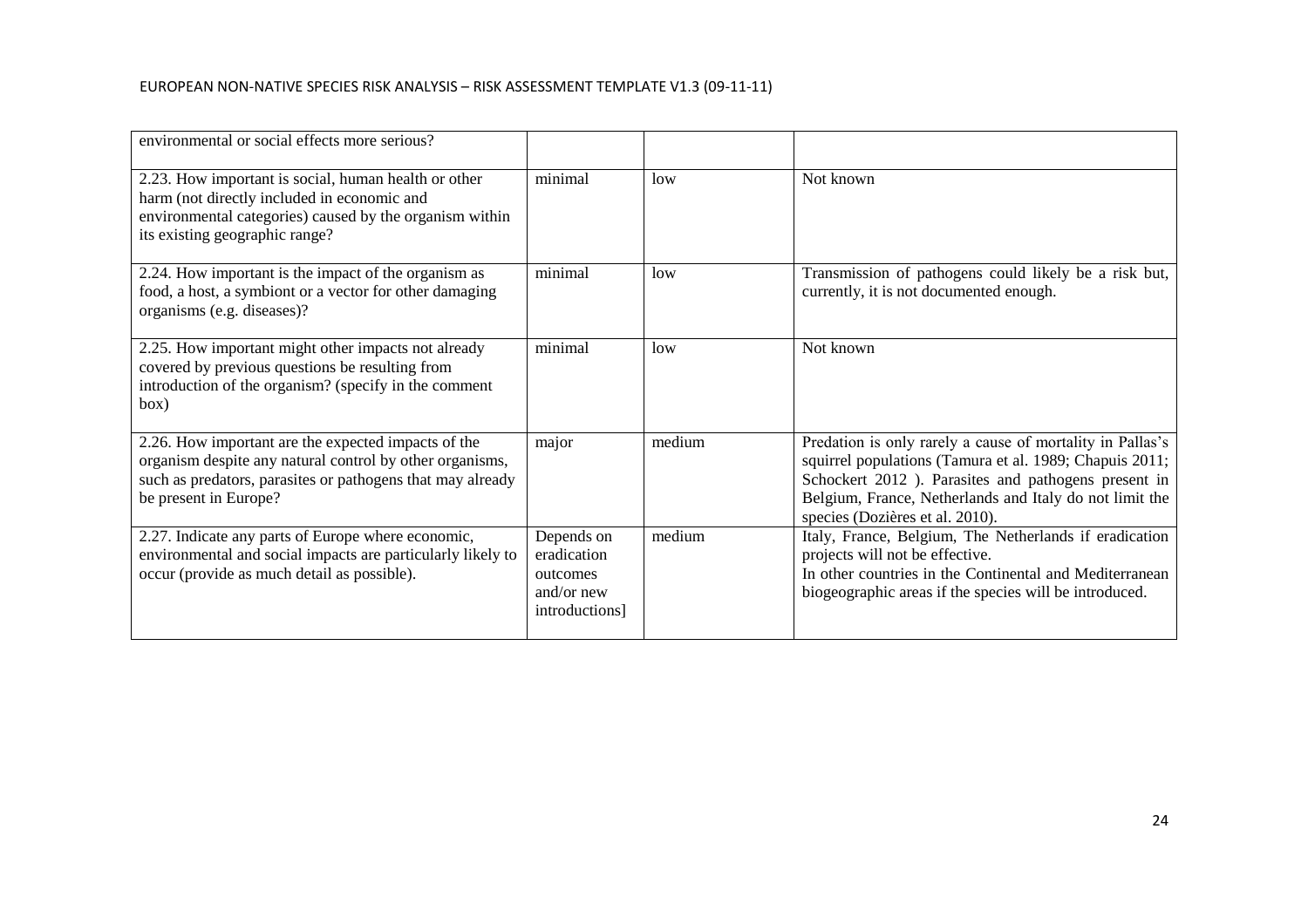| <b>RISK SUMMARIES</b>          |                 |                   |                                                                                                                                                                                                                                                                                                                                                                                                                                                                                                                                                                                                                                                                                                                                                                                                                                                  |  |
|--------------------------------|-----------------|-------------------|--------------------------------------------------------------------------------------------------------------------------------------------------------------------------------------------------------------------------------------------------------------------------------------------------------------------------------------------------------------------------------------------------------------------------------------------------------------------------------------------------------------------------------------------------------------------------------------------------------------------------------------------------------------------------------------------------------------------------------------------------------------------------------------------------------------------------------------------------|--|
|                                |                 |                   |                                                                                                                                                                                                                                                                                                                                                                                                                                                                                                                                                                                                                                                                                                                                                                                                                                                  |  |
|                                | <b>RESPONSE</b> | <b>CONFIDENCE</b> | <b>COMMENT</b>                                                                                                                                                                                                                                                                                                                                                                                                                                                                                                                                                                                                                                                                                                                                                                                                                                   |  |
| <b>Summarise Entry</b>         | very likely     | high              | The species is already present in the Risk Assessment<br>area in Italy, France, Belgium and The Netherlands with<br>viable populations (Bertolino & Lurz 2013).<br>The primary pathway for entry involves their escape or<br>deliberate release from captivity. The origin of the<br>pathway is considered to be the keeping of the animals<br>in captivity but also deliberate introductions in parks<br>and woods. The species is still intentionally imported<br>and traded in many European countries (UNEP-WCMC<br>2010) and is already keeps in wildlife parks, zoological                                                                                                                                                                                                                                                                 |  |
|                                |                 |                   | gardens, private collections and pet shops.                                                                                                                                                                                                                                                                                                                                                                                                                                                                                                                                                                                                                                                                                                                                                                                                      |  |
| <b>Summarise Establishment</b> | very likely     | high              | The species already established in France, Belgium,<br>The Netherlands and Italy (Bertolino & Lurz 2013).<br>If they initially originate from tropical and subtropical<br>climate, due to their flexibility, they are also able to<br>colonize warm temperate environments (Chapuis et al.<br>2011; Bertolino & Lurz 2013). Dutch cold climate also<br>fully matches with the species requirements (Dijkstra $\&$<br>Dekker 2008). For these reasons climatic conditions in<br>most of Europe is considered suitable for Pallas's<br>squirrels.<br>The species lives in deciduous, mixed and coniferous<br>woodland habitats so all the temperate forests and<br>woodlands in Europe have many tree species that<br>provide food resources to the species; (sub)urban park<br>populations occur both in Europe and in the native<br>Asian range. |  |
| <b>Summarise Spread</b>        | moderately      | medium            | Eradication programs are ongoing for all the colonies<br>present in Italy, France, Belgium and Netherlands. If<br>these management actions will not be effective an                                                                                                                                                                                                                                                                                                                                                                                                                                                                                                                                                                                                                                                                              |  |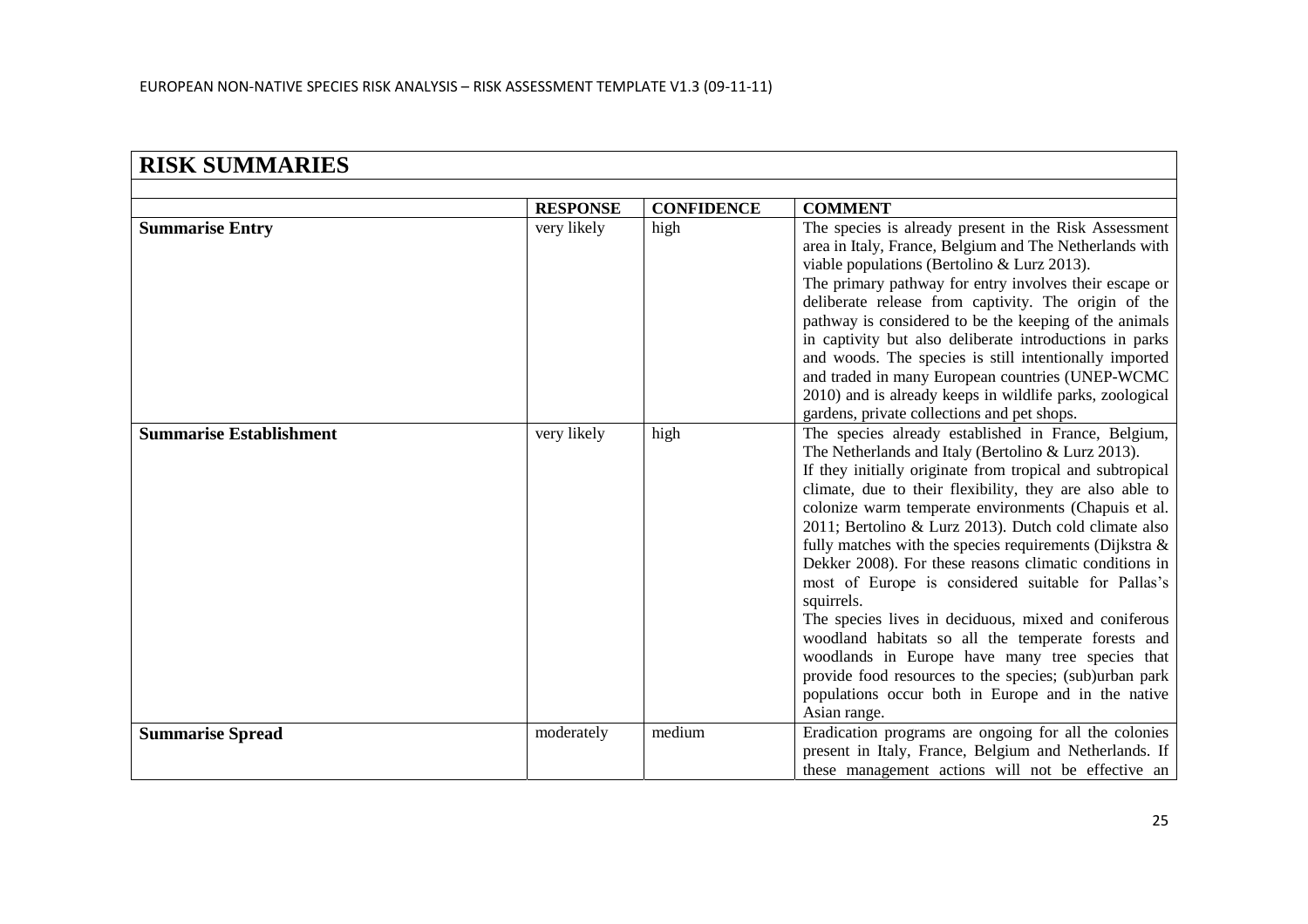|                         |       |        | expansion is expected in next years.                           |
|-------------------------|-------|--------|----------------------------------------------------------------|
|                         |       |        | In case of new introduction in other countries, the            |
|                         |       |        | likelihood of establishment is high and the spread could       |
|                         |       |        | be from slowly to moderate, depending on the habitat.          |
|                         |       |        | Active saturation dispersal, mainly of immature                |
|                         |       |        | individuals, which will colonize new areas of suitable         |
|                         |       |        | habitat. Quantitative studies are not reported for Europe      |
|                         |       |        | but the mean areal expansion rate observed in Japan and        |
|                         |       |        | Argentina varies between 6 and 22 km <sup>2</sup> /year and is |
|                         |       |        | known to increase after the establishment phase.               |
|                         |       |        | Human assistance may amplify the potential of                  |
|                         |       |        | expansion of C. erythraeus by translocation                    |
| <b>Summarise Impact</b> | major | medium | The magnitude of present and future impacts will               |
|                         |       |        | depends on the results of ongoing management                   |
|                         |       |        | activities and the possible establishment of new               |
|                         |       |        | populations                                                    |
|                         |       |        | The most evident damage caused by Pallas's squirrels is        |
|                         |       |        | bark stripping, especially where and when food                 |
|                         |       |        | availability is weak (Guo et al. 2011): it can be really       |
|                         |       |        | important as reported in France (Jouanin 1986),                |
|                         |       |        | Argentina (Guichón & Doncaster, 2008) and Japan                |
|                         |       |        | (Tamura & Ohara 2005). Bark stripping increases the            |
|                         |       |        | risk of fungal infections and invertebrate damage,             |
|                         |       |        | which can reduce timber yield (Mayle 2010). Another            |
|                         |       |        | impact of <i>C. erythraeus</i> may be linked to the use of     |
|                         |       |        | leaves, branches and bark to build its nests.                  |
|                         |       |        | Some potential problems of predation on native fauna           |
|                         |       |        | have been mentioned in Argentina and Japan where               |
|                         |       |        | predation on eggs was observed (Pereira et al. 2003;           |
|                         |       |        | Guichón et al. 2005, 2009; Azuma 1998) but further             |
|                         |       |        | studies are required. Unpublished data from North Italy        |
|                         |       |        | suggest that interspecific competition with the native         |
|                         |       |        | red squirrel occurs resulting in reduced density or even       |
|                         |       |        | disappearance of the native species (Mazzamuto                 |
|                         |       |        | unpubl. data).                                                 |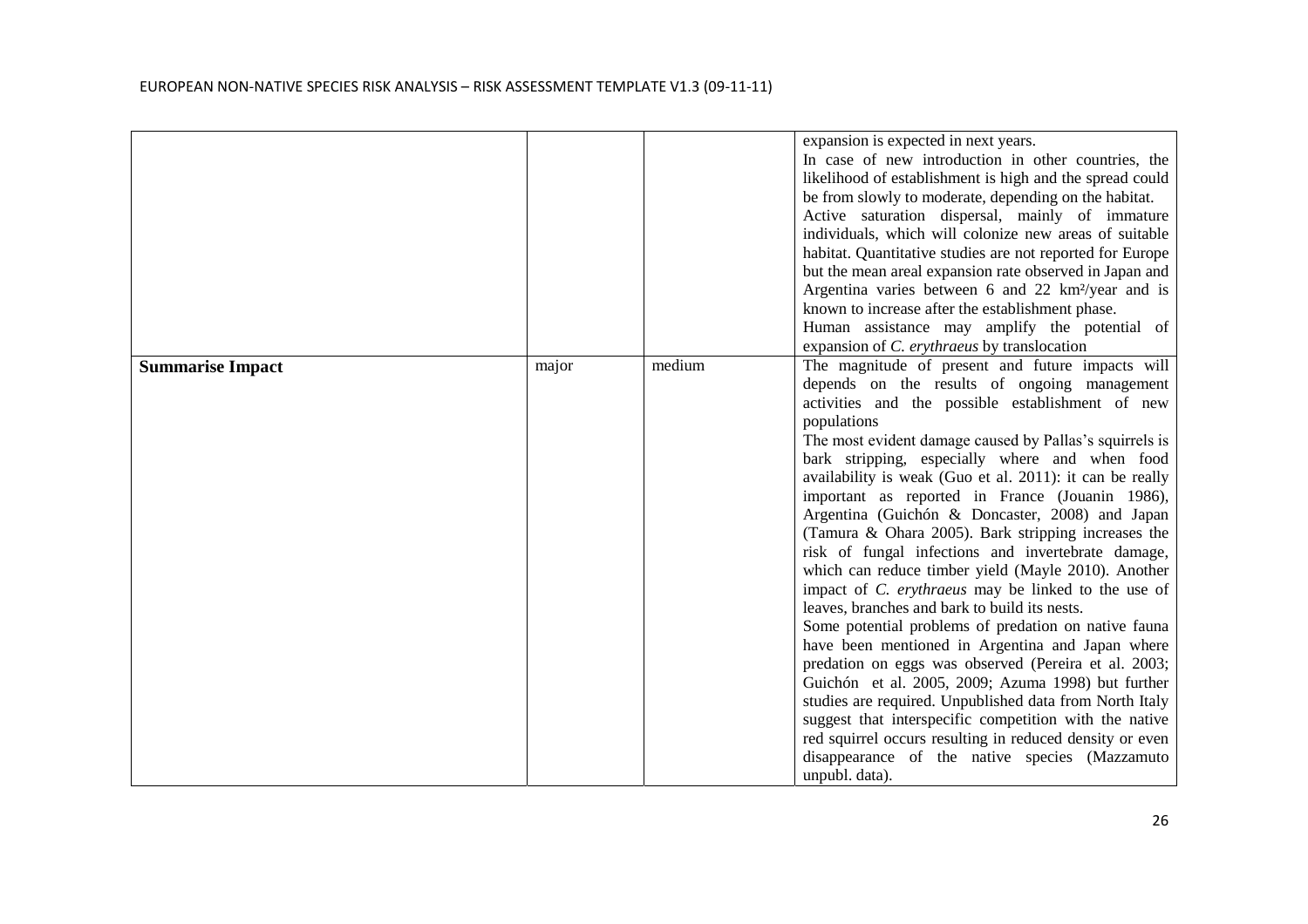| <b>Conclusion of the risk assessment</b> | high | medium | A large number of scientific publications demonstrate          |
|------------------------------------------|------|--------|----------------------------------------------------------------|
|                                          |      |        | the invasiveness of <i>Callosciurus erythraeus</i> in terms of |
|                                          |      |        | establishment probabilities and damage to forestry and         |
|                                          |      |        | plantations. Data on the possible impacts on native            |
|                                          |      |        | species (e.g. predation or competition) are scanty             |
|                                          |      |        | though preliminary results of ongoing research suggest         |
|                                          |      |        | that interspecific competition with the native red             |
|                                          |      |        | squirrel occurs resulting in reduced density or even           |
|                                          |      |        | disappearance of the native species (Mazzamuto                 |
|                                          |      |        | unpubl. data).                                                 |

Additional questions are on the following page ...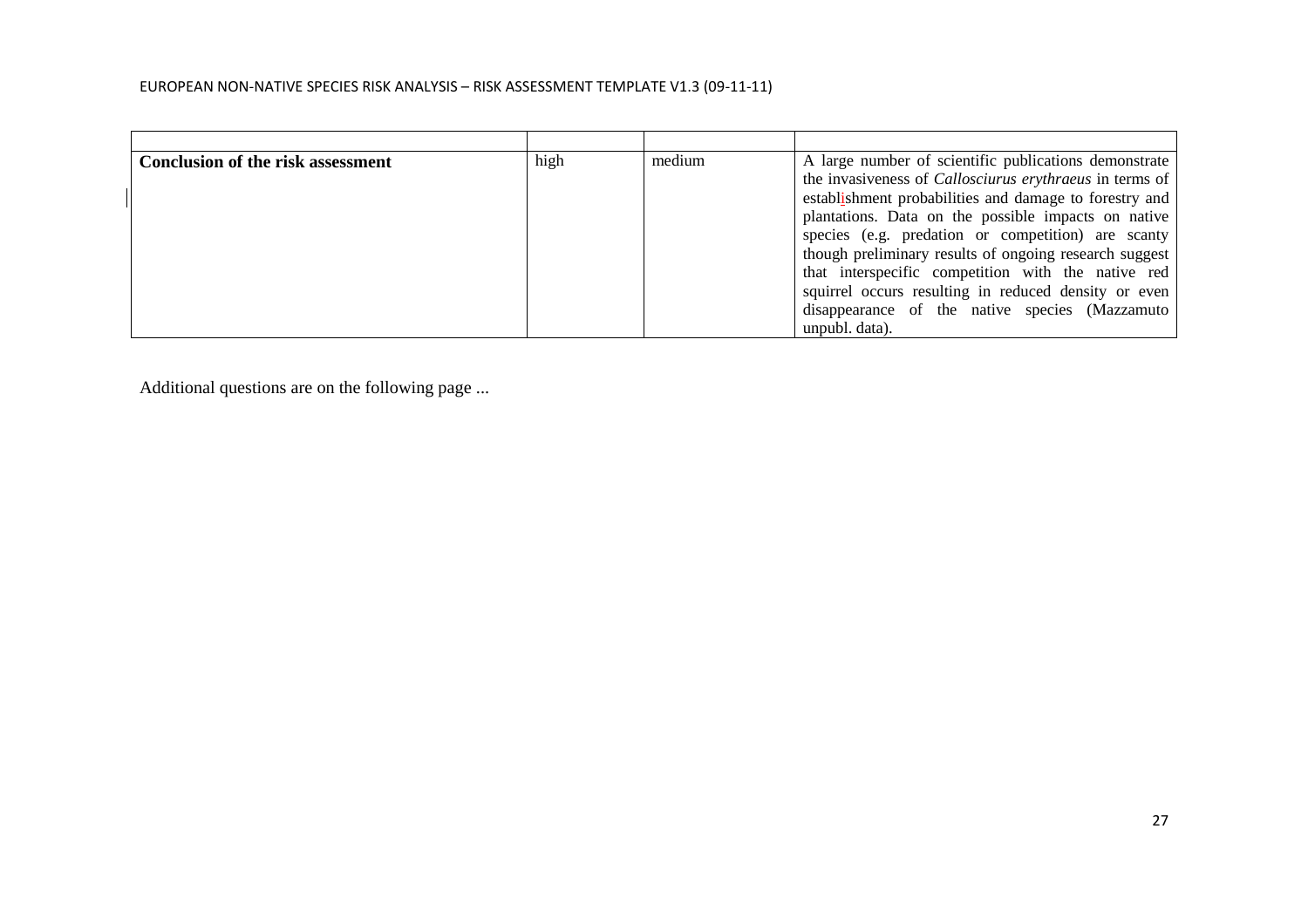| <b>ADDITIONAL QUESTIONS - CLIMATE CHANGE</b>                                                                                          |                                                        |        |                                                                                                                                                                                                                                                                                                                                                                                                                                                                                                                                                                                                                                                                                                                                                                                                                                                                                                                                                                                   |  |
|---------------------------------------------------------------------------------------------------------------------------------------|--------------------------------------------------------|--------|-----------------------------------------------------------------------------------------------------------------------------------------------------------------------------------------------------------------------------------------------------------------------------------------------------------------------------------------------------------------------------------------------------------------------------------------------------------------------------------------------------------------------------------------------------------------------------------------------------------------------------------------------------------------------------------------------------------------------------------------------------------------------------------------------------------------------------------------------------------------------------------------------------------------------------------------------------------------------------------|--|
| 3.1. What aspects of climate change, if any, are most<br>likely to affect the risk assessment for this organism?                      | [climate]<br>directly]                                 | high   | Callosciurus erythraues initially originate from tropical<br>and subtropical broadleaf forests, due to their<br>flexibility, they were also able to colonize warm<br>temperate environments (Setoguchi 1990; Sheng et al.<br>1999) as well as subalpine broadleaf and coniferous<br>forests until 3000 m of altitude (Smith & Xie 2008), but<br>it seems they were not able to colonize the northern<br>deciduous forests with harsh winter conditions (i.e.<br>large snow precipitations and a mean temperature of<br>coldest months lower than -4°C) (Setoguchi 1990,<br>Bertolino 2009). Frost sensitivity of the Pallas's squirrel<br>is likely to reduce its establishment capacity but the<br>Dutch climate fully matches with the species<br>requirements (Dijkstra & Dekker 2008).<br>Considering that warmer and drier conditions seem to<br>favour the spread of the species, the present climate<br>change may further benefit the species in colonising<br>new areas. |  |
| 3.2. What is the likely timeframe for such changes?                                                                                   | 50 - 100 years                                         | medium |                                                                                                                                                                                                                                                                                                                                                                                                                                                                                                                                                                                                                                                                                                                                                                                                                                                                                                                                                                                   |  |
| 3.3. What aspects of the risk assessment are most likely to<br>change as a result of climate change?                                  | [Increase]<br>suitability of<br>some habitats]         | medium |                                                                                                                                                                                                                                                                                                                                                                                                                                                                                                                                                                                                                                                                                                                                                                                                                                                                                                                                                                                   |  |
|                                                                                                                                       |                                                        |        |                                                                                                                                                                                                                                                                                                                                                                                                                                                                                                                                                                                                                                                                                                                                                                                                                                                                                                                                                                                   |  |
| <b>ADDITIONAL QUESTIONS - RESEARCH</b>                                                                                                |                                                        |        |                                                                                                                                                                                                                                                                                                                                                                                                                                                                                                                                                                                                                                                                                                                                                                                                                                                                                                                                                                                   |  |
| 4.1. If there is any research that would significantly<br>strengthen confidence in the risk assessment please<br>summarise this here. | [The impact to<br>native fauna<br>should be<br>further | medium | Confidence in the risk assessment is high for<br>establishment, spread and damage to forestry and<br>plantations. Data on the possible impacts on native<br>species are scanty though preliminary results suggest a                                                                                                                                                                                                                                                                                                                                                                                                                                                                                                                                                                                                                                                                                                                                                               |  |

investigated]

possible competition with the native red squirrel; there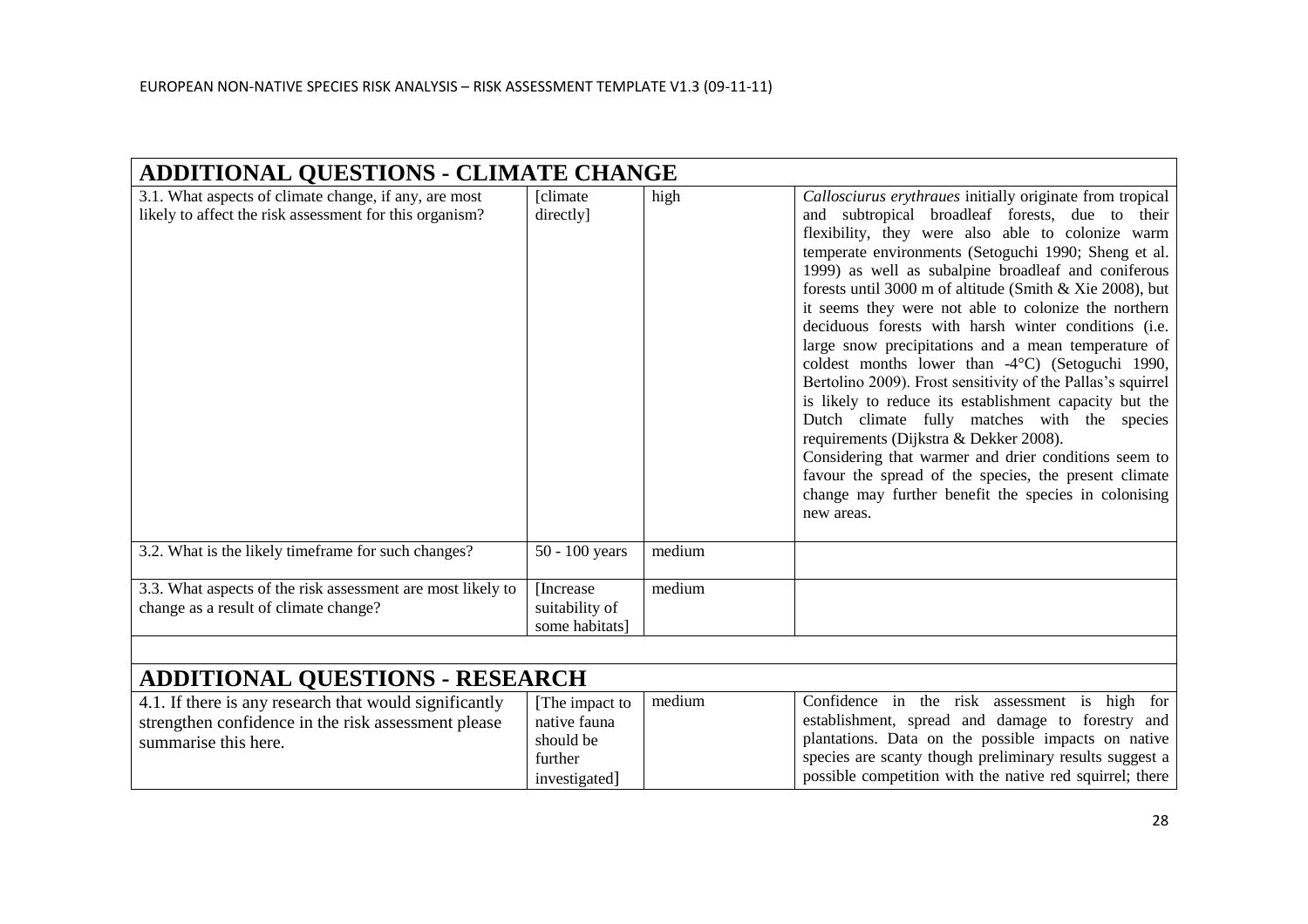|  | are also occasional reports of bird eggs predation. The  |
|--|----------------------------------------------------------|
|  | impacts on native species should be further investigated |
|  | to better evaluate the level of invasiveness of the      |
|  | species.                                                 |
|  | The outcomes of the ongoing eradication programs         |
|  | should be published to better evaluate costs and         |
|  | effectiveness of these management actions.               |

Please provide a reference list on the following page ...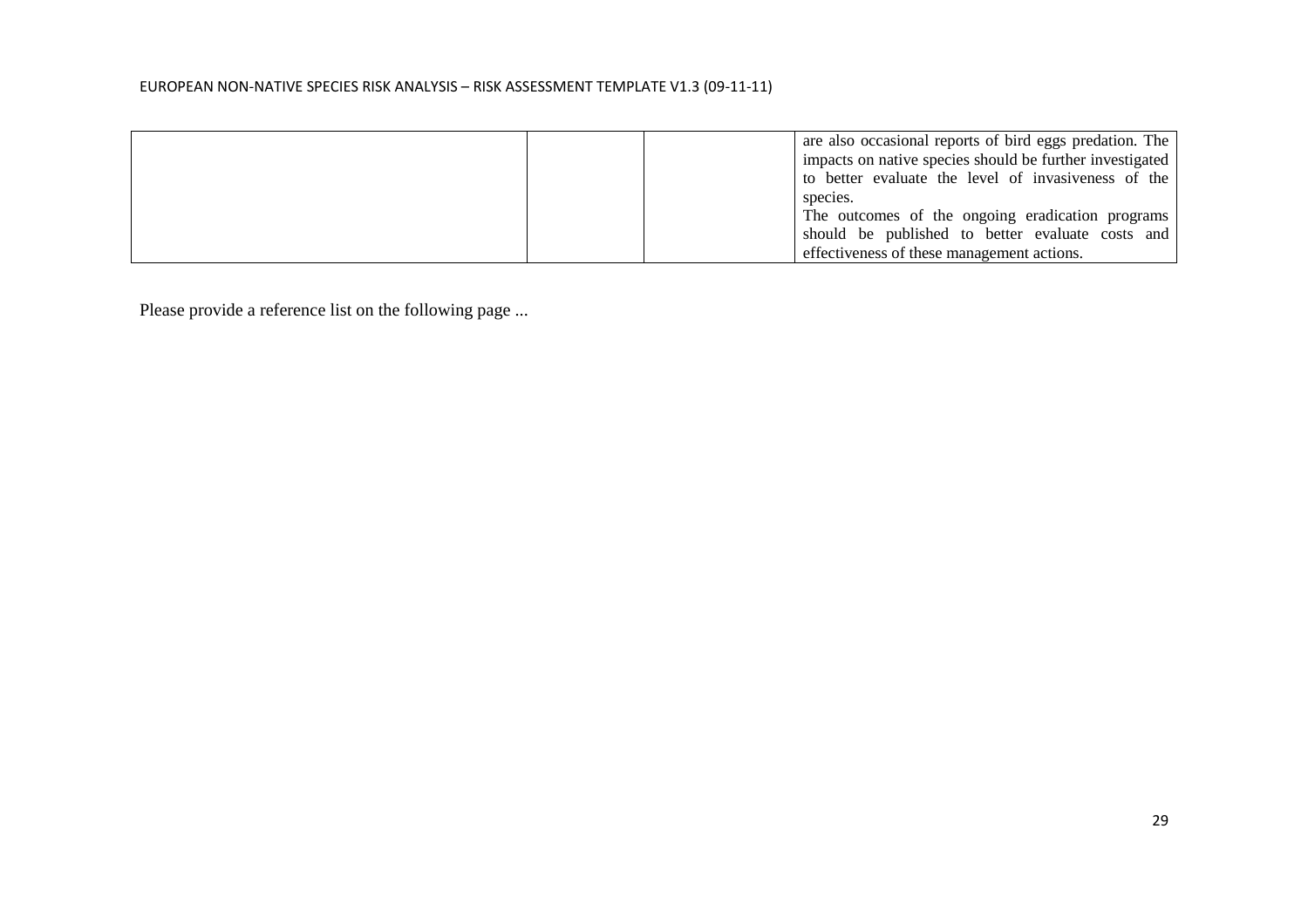## **REFERENCES:**

Abe H., Ishii N., Itoo Y., Kaneko Y., Maeda K., Miura S., Yoneda M. (2005). A Guide to the Mammals of Japan. Tokai UniversityPress, Kanagawa, Japan. Azuma Y. (1998). Nest predation of the Japanese white-eye by a Formosan squirrel. Strix 16: 175–176.

- Barr J.J.F., Lurz P.W.W., Shirley M.D.K., Rushton S.P. (2002). Evaluation of immunocontraception as a publicly acceptable form of vertebrate pest species control: the introduced grey squirrel in Britain as an example. Environmental Management 30: 342-351.
- Benitez V.V., Gozzi A.C., Borgnia M., Almada Chávez S., Messetta M.L., Clos G., Guichón M.L. (2010). La ardilla de vientre rojo en Argentina: investigación y educación, puntos clave para el manejo de una especie invasora. In: Anonymous (ed.) Invasiones Biológicas: Avances 2009, 255–260. GEIB Grupo Especialista en Invasiones Biológicas, Serie Técnica N. 4, Imprenta El Ejido, León, España.
- Bertolino S., Mazzoglio PJ, Vaiana M, Currado I (2004). Activity budget and foraging behavior of introduced *Callosciurus finlaysonii* (Rodentia, Sciuridae) in Italy. Journal of Mammalogy 85: 58–63.
- Bertolino S. (2009). Animal trade and non-indigenous species introduction: the world-wide spread of squirrels. Diversity and Distributions, 15: 701-708.
- Bertolino S., Lurz P.W.W. (2013). *Callosciurus squirrels*: worldwide introductions, ecological impacts and recommendations to prevent the establishment of new invasive populations. Mammal Review(2013). 43: 22–33
- Bonnington, C., Gaston, K. J., Evans, K.L. (2014a). Assessing the potential for Grey Squirrels *Sciurus carolinensis* to compete with birds at supplementary feeding stations. Ibis, 156: 220–226. doi: 10.1111/ibi.12107
- Bonnington C., Gaston K.J., Evans K.L. (2014b). Squirrels in suburbia: influence of urbanisation on the occurrence and distribution of a common exotic mammal. Urban Ecosystems 17(2): 533-546
- Bridgeman L., Benitez V.V., Grilli M.G., Mufato N., Acosta D., Guichon L. (2012). Short perceptual range and yet successful invasion of a fragmented landscape: the case of the red-bellied tree squirrel (*Callosciurus erythraeus*) in Argentina. Landscape Ecol 27:633-640
- Chapuis J.-L., Menigaux H. (2010). Etude de cas 7 : l'écureuil à ventre rouge dans les Alpes Maritimes [in French]. In : Muller, S. and Soubeyran, Y, Mieux agir contre les espèces exotiques envahissantes. Conférence française pour la biodiversité, 10-12 mai 2010. pp. 17.
- Chapuis J.-L., Dozières A., Pisanu B., Gerriet O., Berlin S., Pauvert S. (2011). Plan national de lutte relatif à l'écureuil à ventre rouge (*Callosciurus erythraeus*) dans les Alpes maritimes. MNHN, 31 p.
- Chung K.P.G., Corlett R.T. (2006). Rodent diversity in a highly degraded tropical landscape: Hong Kong, South China, Biodiversity and Conservation 15:4521– 4532
- Dijkstra V, Overman W, Verbeylen G (2008). Inventarisatie Pallas' Eekhoorn bij Weert. Zoogdiervereniging rapport 2009.21. Zoogdiervereniging, Arnhem, The Netherlands.
- Dijkstra V. (2010). Pallas' eekhoorn, in Odé, B. & Beringen, R., (eds.), Jaarrapport exoten 2009. Rapport 2009.99 [in Dutch]. VOFF/Stichting FLORON.
- Dijkstra V., Dekker J. (2009). Risico-assessment uitheemse eekhoorns [Risk assessment for exotic squirrels]. VZZ rapport 2008.10, Zoogdiervereniging VZZ, Arnhem; www.zoogdiervereniging.nl).
- Dozières A., Pisanu B., Gerriet O., Lapeyre C., Stuyck J., Chapuis J.-L. (2010). Macroparasites of Pallas's squirrels (*Callosciurus erythraeus*) introduced into Europe. Veterinary Parasitology 172: 172–176.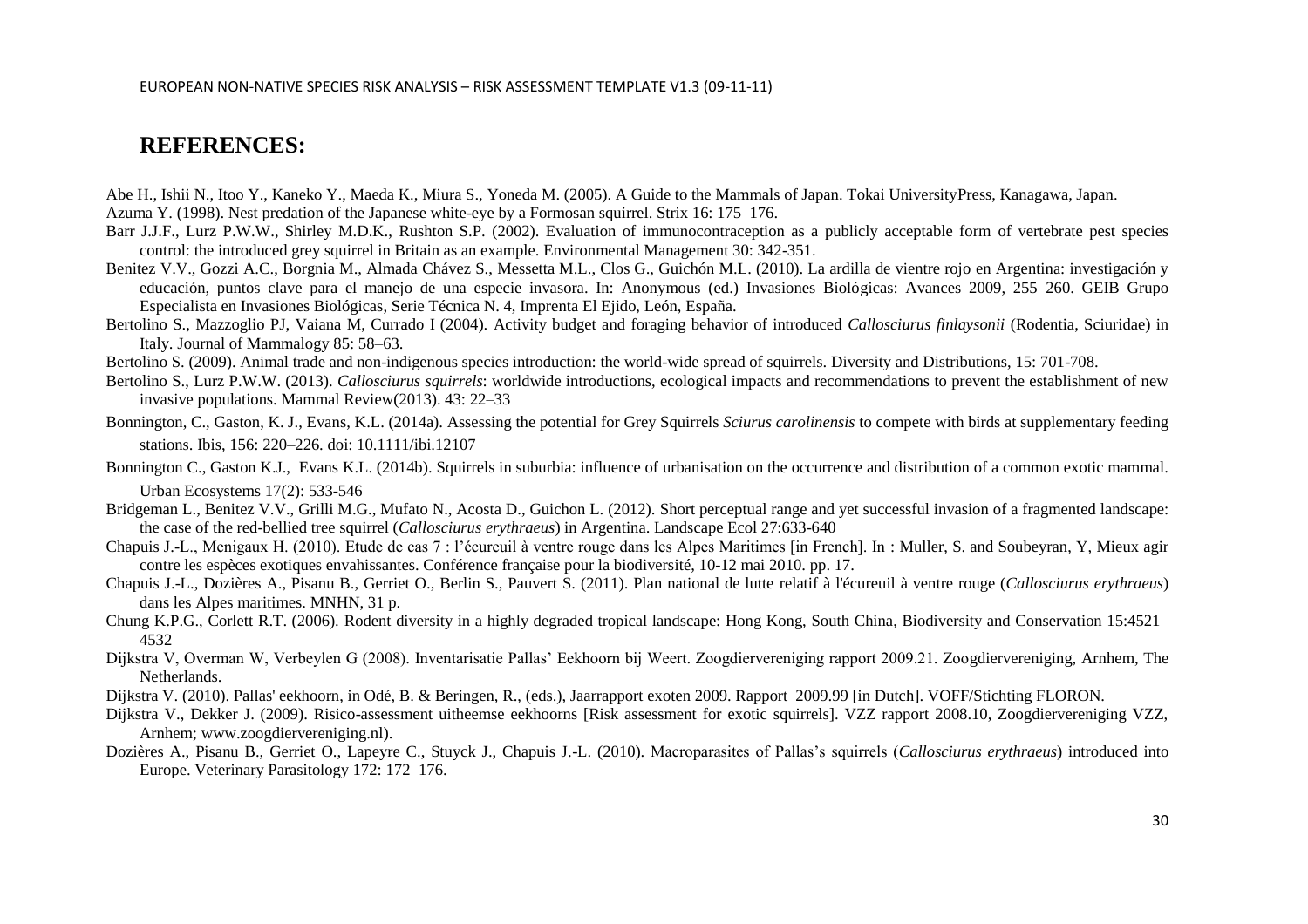- Duckworth J.W., Timmins R.J., Molur S. (2008). *Callosciurus erythraeus*. In: Anonymous 2010. IUCN RedList of Threatened Species. Version 2010.4. http://www.iucnredlist.org
- Duff A., Lawson A. (2004). Mammals of the world a checklist. A & C Black, London.
- Genovesi P., Shine C. (2004). European Strategy on Invasive Alien Species, 1-73. In Nature and environment.
- Guichón M.L., Doncaster C.P. (2008). Invasion dynamics of an introduced squirrel in Argentina. Ecography 31: 211–220.
- Guichón M.L., Bello M., Fasola L. (2005). Expansión poblacional de una especie introducida en la Argentina: la ardilla de vientre rojo *Callosciurus erythraeus*. Mastozoología Neotropical 12: 189–197.
- Guichón M.L., Benitez V., Borgnia M., Almada Chavez S., Gozzi C., Messetta M.L. (2009). Fauna exótica en Argentina: el caso de la ardilla de vientre rojo. In: Herrera A (ed.) Ambiente Sustentable Jornadas Interdisciplinarias CADJM, 143–153. Editorial Orientación Gráfica, Buenos Aires, Argentina.
- Guo Z., Song P., Wangy Li B., Zhang M., Ran J. (2011). Genetic structure of Pallas's squirrel (*Callosciurus erythraeus*) populations from artificial forests in Hongya County, Sichuan, China. Acta Ecologica Sinica 31 (1): 71-77.
- Gurnell J., Wauters L.A. (1998). Callosciurus erythraeus (Pallas, 1779). In: Mitchell-Jones AJ, Amori G, Bogdanowicz W, Kryštufek B, Reijnders PJH, Spitzenberger F, Stubbe M, Thissen JBM, Vohralík V, Zima J (eds) The Atlas of European Mammals, 182–183. The Academic Press, London, UK.
- Hill D.D. (2008). Pests of Crops in Warmer Climates and Their Control. Major tropical crop pests. Chapter 9 : 118
- Ho C.Y. (1994). The Ecology of Exotic Squirrels (Sciuridae) in Hong Kong, with Special Reference to *Callosciurus erythraeus thai* (Kloss). PhD thesis, University of Hong Kong, Hong Kong.
- Hori M., Yamada M., Tsunoda N. (2006). Line census and gnawing damage of introduced Formosan squirrels (*Callosciurus erythraeus taiwanensis*) in urban forests of Kamakura, Kanagawa, Japan. 204-209 in Koike F, Cloute MN, Kawamichi M, De Poorter M, Iwatsuki K (2006). Assessment and control of biological invasion risks. Shoukadoh book sellers, Kyoto, Japan and IUCN, Gland, Switzerland.
- Ikeda H., Yasuda M., Sakanashi M., Oshida T. (2011). Origin of Callosciurus erythraeus introduced into the Uto Peninsula, Kumamoto, Japan, inferred from mitochondrial DNA analysis. Mammal Study 36: 61–65.
- Jouanin, C. (1986). Une espèce inattendue pour la faune française: un écureuil asiatique acclimaté sur le Cap d'Antibes. Revue d'écologie 41(1), 107-109.
- Jouanin C. (1992). L'Ecureuil à ventre rouge d'Antibes. In : Introductions et réintroductions de Mammifères sauvages. XIVe colloque francophone de mammalogie de la Société Française pour l'Étude et la Protection des Mammifères, Saint Jean du Bray : 277-283.
- Kuo P.C., Kao C., Liu C.F., Hwang E.D. (1982). Correlation of the damage by Formosan red-bellied squirrel with chemical composition of wood: Part 111. Sugar content of bark. Memoirs of the College of Agriculture National Taiwan University, 22(2): 25-36.
- Lin Y., Yo S. (1981). Population dynamics of the red-bellied tree squirrel (*Callosciurus erythraeus*). Bulletin of the Institute of Zoology, Academia Sinica 20: 31– 42.
- Mayle B.A. (2005). Britain's woodlands under threat. Grey squirrels and the risk they pose to European woodlands. Trees, Journal of the International Tree Foundation 65: 9-11.
- Mayle B.A. Grey squirrel bark stripping damage: a case study. (2010). Presentation available at: http://www.forestry.gov.uk/pdf/Grey\_squirrel\_damage\_case\_study\_Apr2010.pdf/\$FILE/Grey\_squirrel\_damage\_case\_study\_Apr2010.pdf
- Martinoli A., Bertolino S., Preatoni D., Balduzzi A., Marsan A., Genovesi P., Tosi G., Wauters L.A. (2010). Headcount 2010: the multiplication of the grey squirrel introduced in Italy. Hystrix It. J. Mamm., 21(2): 127-136 (doi: 10.4404/Hystrix-21.2-4463).